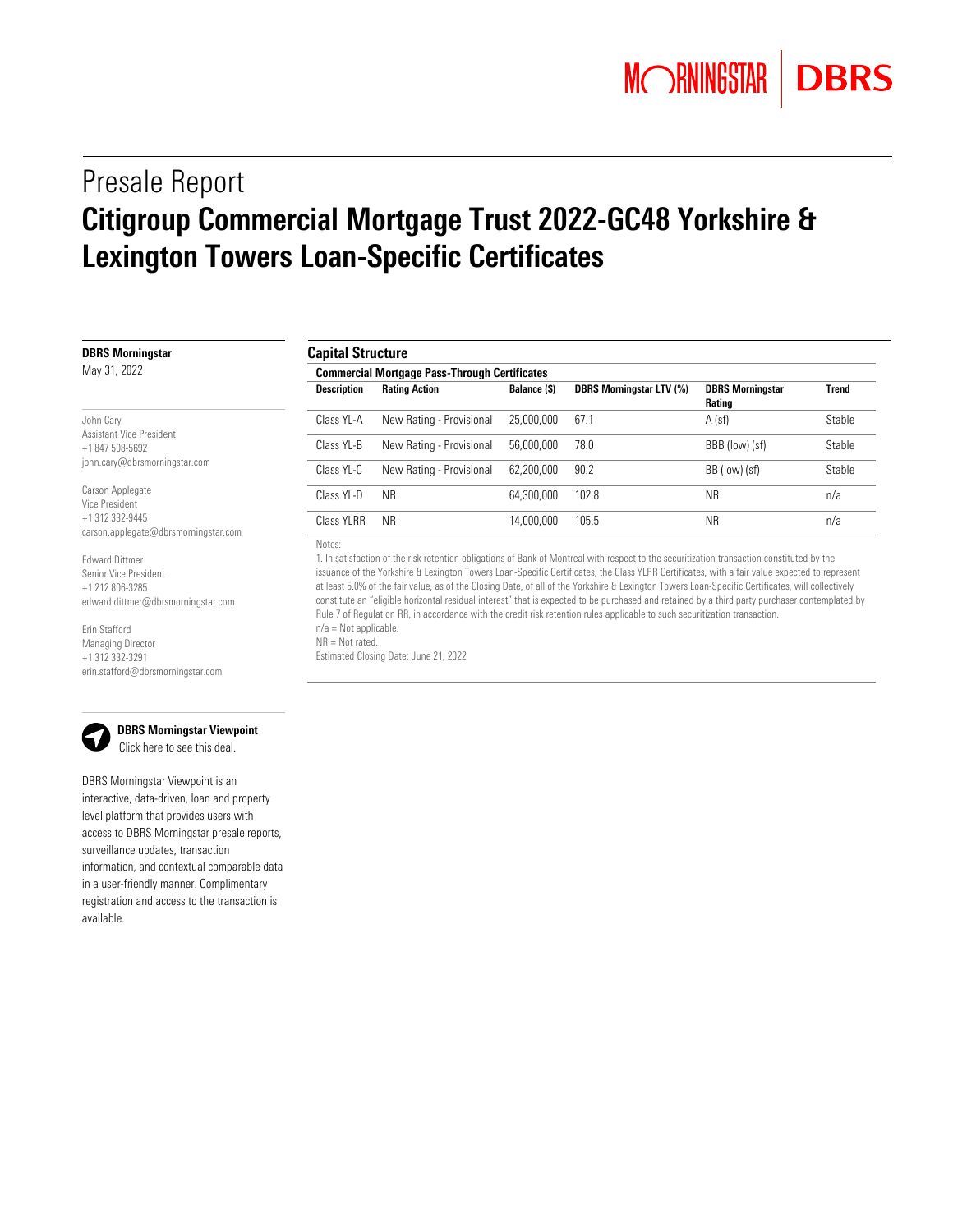# **Table of Contents**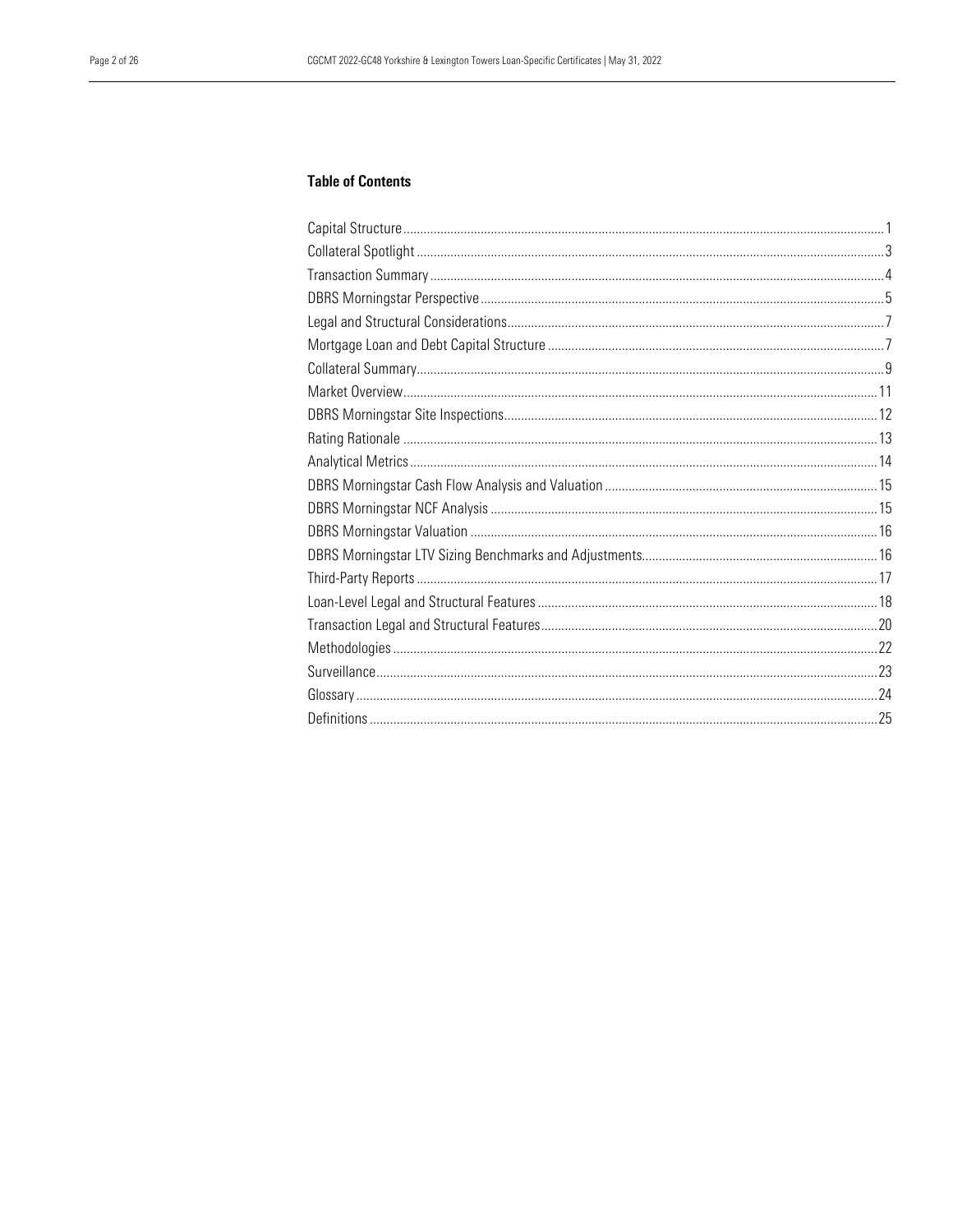# <span id="page-2-0"></span>Collateral Spotlight















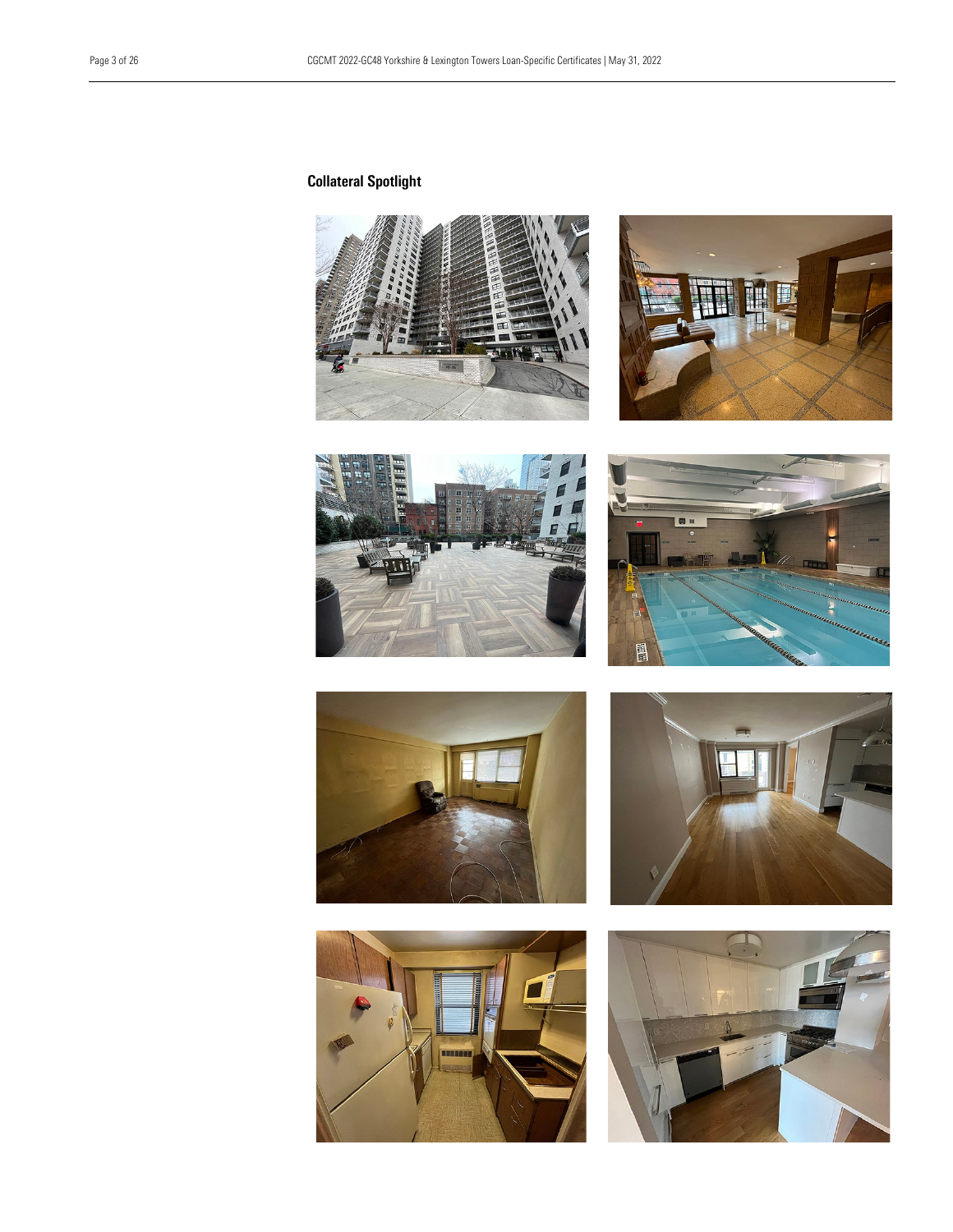

# <span id="page-3-0"></span>Transaction Summary

| <b>Trust Characteristics</b>                  |              |                                                |               |
|-----------------------------------------------|--------------|------------------------------------------------|---------------|
| Trust Loan Notional Balance (\$) <sup>1</sup> | 221,500,000  | <b>No. Properties</b>                          | $\mathcal{P}$ |
| <b>Loan Purpose</b>                           | Refinance    | <b>Property Type</b>                           | Multifamily   |
| <b>Structure</b>                              | <b>REMIC</b> | Location                                       | New York, NY  |
| <b>Rated Final Distribution Date</b>          | June 2037    | <b>DBRS Morningstar Market Rank</b>            | 8             |
| DBRS Morningstar BLTV (%) <sup>1</sup>        | 105.5        | <b>DBRS Morningstar Cap Rate (%)</b>           | 5.75          |
| DBRS Morningstar ELTV (%) <sup>1</sup>        | 105.5        | <b>DBRS Morningstar Value (\$)</b>             | 511,370,212   |
| DBRS Morningstar Debt Yield (%) <sup>1</sup>  | 5.5          | Quality/Volatility Adjustment (%) <sup>2</sup> | 8.5           |
| <b>DBRS Morningstar DSCR (x)<sup>1</sup></b>  | 1.77         | Herfindahl Adjustment (%)                      | $\theta$      |
| Appraised LTV (%) <sup>1</sup>                | 56.6         | <b>Other Adjustments (Y/N)</b>                 | N             |
| Issuer UW DSCR $(x)^1$                        | 2.13         | <b>DBRS Morningstar NCF Variance</b><br>(%)    | $-16.9$       |

1. The trust loan notional balance only includes the B notes for the Loan-Specific Certificates, while the loan metrics are based on the total secured debt balance of \$539.5 million that includes \$318.0 million of senior A notes, \$60.0 million of which will be contributed to the CGCMT 2022-GC48 trust.

2. For more information on DBRS Morningstar Metrics and Adjustments, see Section titled: DBRS Morningstar LTV Sizing Benchmarks and Adjustments.

| <b>Participants</b>              |                                                                     |
|----------------------------------|---------------------------------------------------------------------|
| <b>Depositor</b>                 | Citigroup Commercial Mortgage Securities Inc.                       |
| <b>Issuer</b>                    | Citigroup Commercial Mortgage Trust 2022-GC48                       |
| <b>Sponsors and Originators</b>  | <b>Bank of Montreal</b>                                             |
|                                  | Citi Real Estate Funding Inc.                                       |
|                                  | Starwood Mortgage Capital LLC                                       |
| <b>Certificate Administrator</b> | Computershare Trust Company, National Association                   |
| <b>Trustee</b>                   | Wilmington Trust, National Association                              |
| <b>Servicer</b>                  | Midland Loan Services, a Division of PNC Bank, National Association |
| <b>Special Servicer</b>          | Rialto Capital Advisors, LLC                                        |
| <b>Operating Advisor</b>         | Park Bridge Lender Services LLC                                     |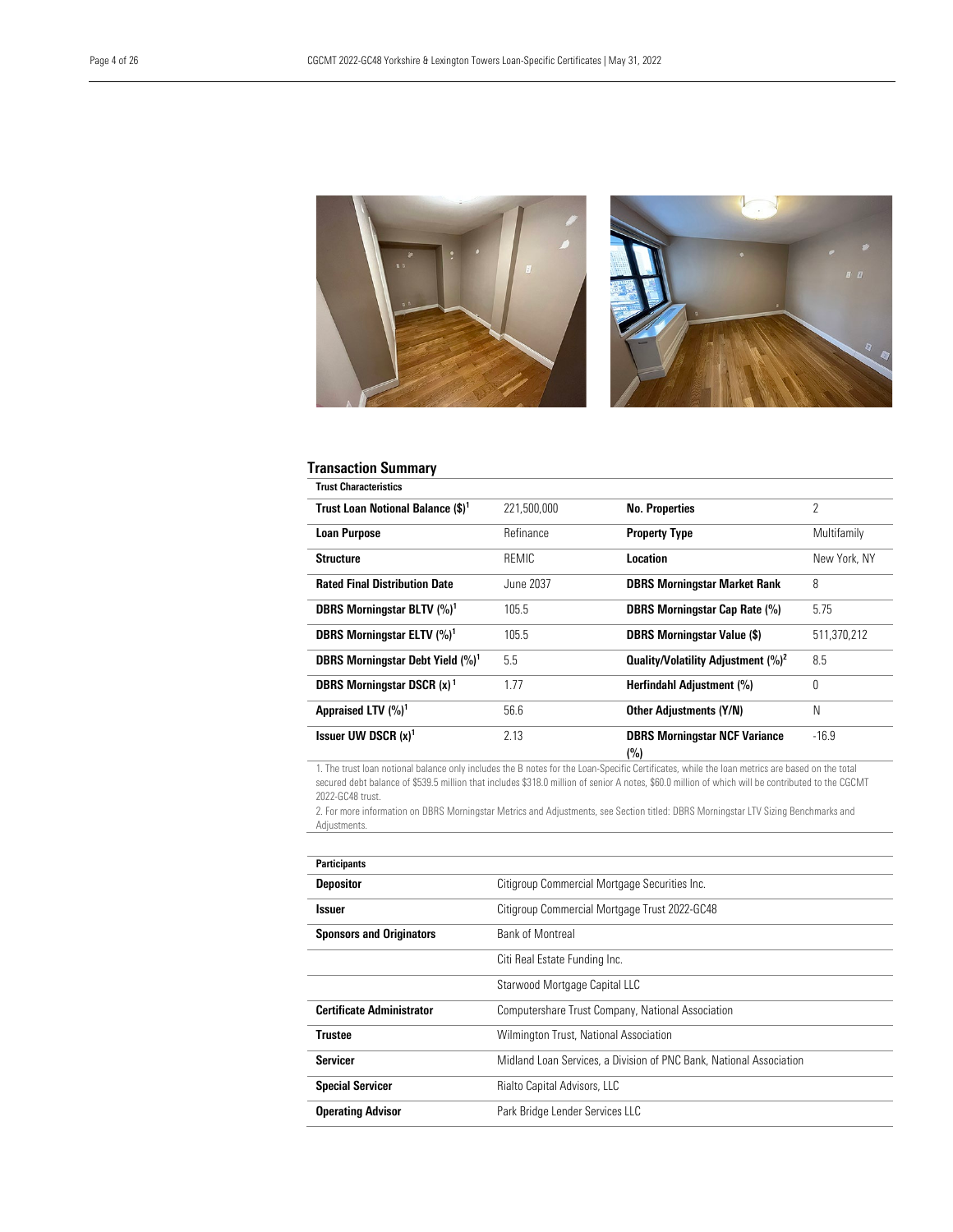#### <span id="page-4-0"></span>DBRS Morningstar Perspective

The Yorkshire & Lexington Towers Loan-Specific Certificates are secured by the borrower's fee-simple interest in two multifamily properties totaling 808 units on the Upper East Side of Manhattan. There are 503 market-rate units and 305 rent-stabilized units across the two properties. In addition to 57 unit renovations that have already been completed, the sponsor has identified 311 units that will be renovated over the next three years. More specifically, the business plan contemplates 283 traditional renovations at an estimated cost of \$19,382 per unit and 28 major renovations at an estimated cost of \$37,143 per unit. The major renovations are more complex, combining multiple units into a single larger unit or materially altering floorplans. When the unit size or floorplan is materially altered, rent stabilization regulations allow for the rent-stabilized legal rent to be reset to the first rent achieved following the renovation. While DBRS Morningstar considers there to be an inherent risk in the business plan, it also believes that there are appropriate loan structures in place to mitigate the risk, including a \$6.5 million upfront unit upgrade reserve and a \$5.9 million upfront supplemental income reserve that will cover any income lost while units are undergoing renovation. Additionally, the DBRS Morningstar NCF and Value assumptions do not include any stabilization credit.

The subject whole loan of \$714.0 million (\$883,663 per unit) will refinance \$550.0 million (\$665,054 per unit) of existing debt that was originated in October 2017 and securitized in various conduit transactions, equating to an increase of 29.8% in total debt load. The collateral's NOI increased approximately 53.3% from \$15.8 million in 2017 to \$24.3 million in 2021. However, the January 2022 as-is appraised value of \$954.0 million (\$1.2 million per unit) represents an increase of only 7.2% over the October 2017 appraised value of \$890.0 million (\$1.1 million per unit). As a result, the total debt leverage has increased notably as evidenced by the current LTV of 74.8%, based on the whole loan of \$714.0 million and as-is appraised value of \$954.0 million, compared with the 2017 LTV of 61.8%, based on the previous whole loan of \$550.0 million and appraised value of \$890.0 million. If the sponsor is able to successfully carry out its business plan, the gap would be partially bridged as the appraiser's stabilized value estimate of \$1.1 billion indicates a LTV of 67.5% on the whole loan of \$714.0 million.

#### **Strengths**

- Multifamily Asset Type: Compared with other property types, multifamily assets generally benefit from staggered lease rollovers and lower expense ratios. While revenue is quick to decline in a downturn because of the short-term nature of the leases, it is also quick to respond when the market improves.
- Submarket: The collateral is on the Upper East Side of Manhattan, an extremely dense, infill submarket. The submarket has exhibited an average vacancy rate of 2.1% over the past decade, with vacancy forecast to remain between 2.2% and 2.5% through the loan's five-year term, according to Reis. Additionally, no new inventory is forecast to be delivered during the loan term with a healthy annual rent growth rate at an average of 2.8%.
- Cash Flow Stability: In addition to being in a very strong submarket with tight vacancy, the collateral benefits from having 305 rent-stabilized units (37.7% of the total) that are in high demand because of their below-market rents, resulting in a more stable occupancy rate. The collateral's average in-place monthly rent of \$4,096 per unit is notably below the Upper East Side submarket average rent of \$4,557 per unit as of Q1 2022, according to Reis.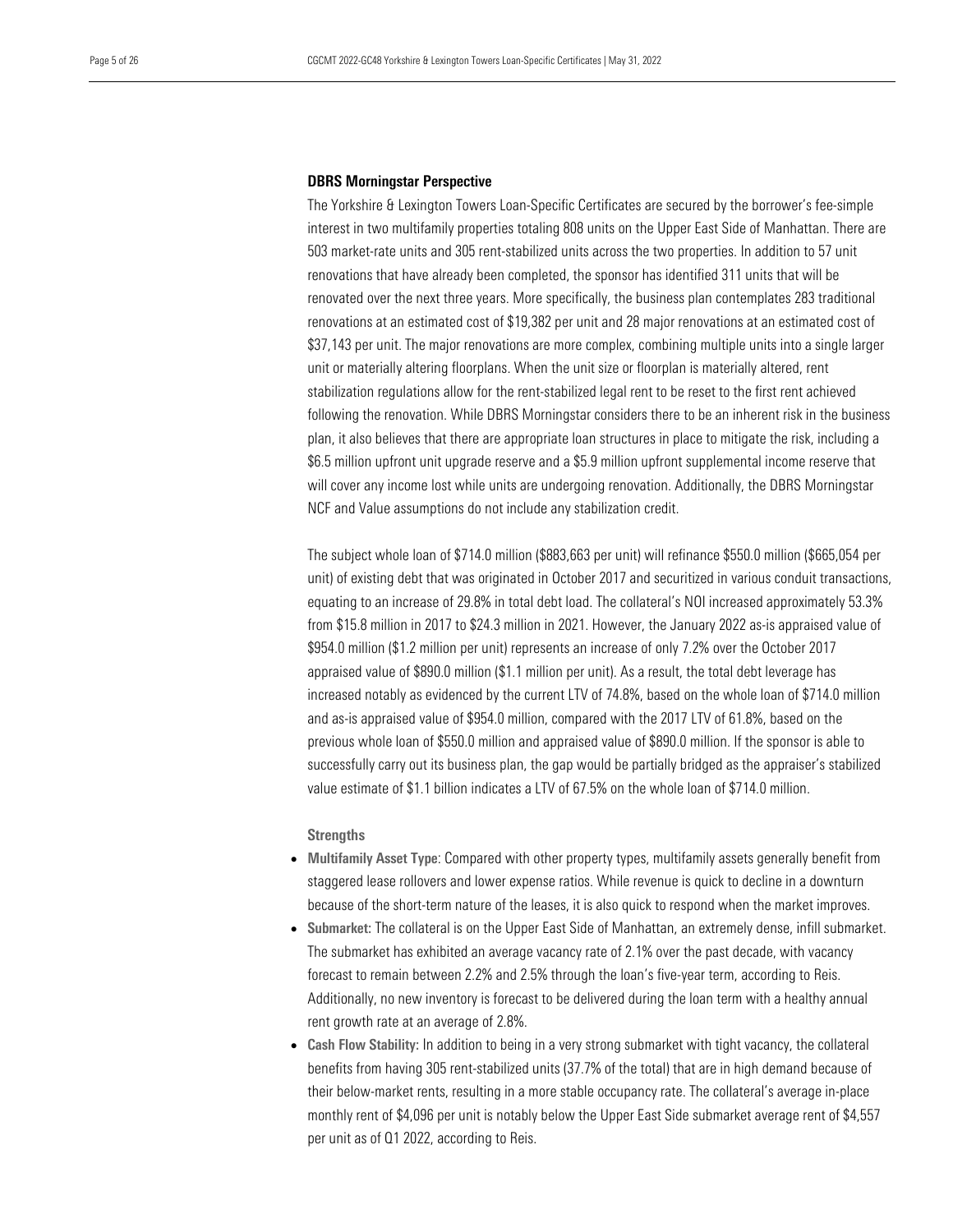• High Land Value: The property benefits from a substantial floor value based on its desirable location within Manhattan. The appraiser's concluded land value was approximately \$365.0 million, or approximately \$451,733 per unit, which covers approximately 66.7% of the secured senior and subordinate loan balances.

# Concerns

- Business Plan Risk: The sponsor plans to carry out a \$6.5 million (\$20,900 per unit) renovation that includes interior renovations to 311 units and the Issuer's NCF assumes resulting rent premiums and a higher stabilized cash flow. It is possible that the sponsor will not successfully execute its business plans and that the higher stabilized cash flow will not materialize during the loan term. The sponsor's failure to execute the business plan could result in a term default or the inability to refinance the total debt load. It is worth noting that the business plan is backstopped by a \$5.9 million supplemental income reserve that is fully backed by a carry guaranty from the loan guarantors. While DBRS Morningstar considers the loan to have appropriate structure to successfully execute the business plan, DBRS Morningstar did not assume stabilization credit in its NCF and value assumptions.
- Refinancing: The transaction is full-term IO and represents cash-out refinancing, returning \$55.3 million of cash equity to the sponsor at closing. DBRS Morningstar generally views cash-out refinancing transactions as less favorable than acquisition financings because sponsors typically have less incentive to support a property through times of economic stress if less of their own cash equity is at risk. The sponsor has more than \$200.0 million of implied equity remaining in the properties, based on the appraiser's January 2022 value estimate of \$954.0 million. Additionally, the loan is structured with upfront reserves to fund the sponsor's business plan that could potentially elevate the value of the collateral and the sponsor's implied equity position.
- Leverage Profile: The DBRS Morningstar LTV is high at 105.5% based on the \$539.5 million of secured debt and at 139.6% based on the \$714.0 million in total debt. To account for the high secured debt leverage and additional leverage from the mezzanine debt, DBRS Morningstar programmatically reduced its LTV benchmark targets for the transaction across the capital structure.
- Mezzanine Debt: The capital stack includes \$174.5 million of mezzanine debt. A default on the mezzanine debt may potentially complicate workout negotiations or other remedies for the Trust. DBRS Morningstar views this as credit negative, given the additional NCF stress that occurs when subordinate debt is present. In order to account for the mezzanine debt and higher LTV on the total debt balance, DBRS Morningstar programmatically reduced its LTV benchmark targets for the transaction across the capital structure.
- Interest-Only Payments: The loan is full-term IO, providing no reduction in the loan basis over the loan term. The lack of principal amortization increases refinance risk at maturity. However, the DBRS Morningstar NCF represents a strong DSCR of 1.77x on the secured debt balance of \$539.5 million.
- Debt Yield: While the DBRS Morningstar NCF represents a 9.2% debt yield on the senior loan balance of \$318.0 million, it also represents a lower debt yield of 5.5% on the secured debt balance of \$539.5 million and an even lower debt yield of 4.1% on the whole loan balance of \$714.0 million, which is well below the 10.8% WA debt yield exhibited across loans secured by multifamily properties in the New York-Northern New Jersey-Long Island MSA securitized in conduit transactions since 2021. The belowaverage debt yield further evidences a potential challenge to refinancing without the borrower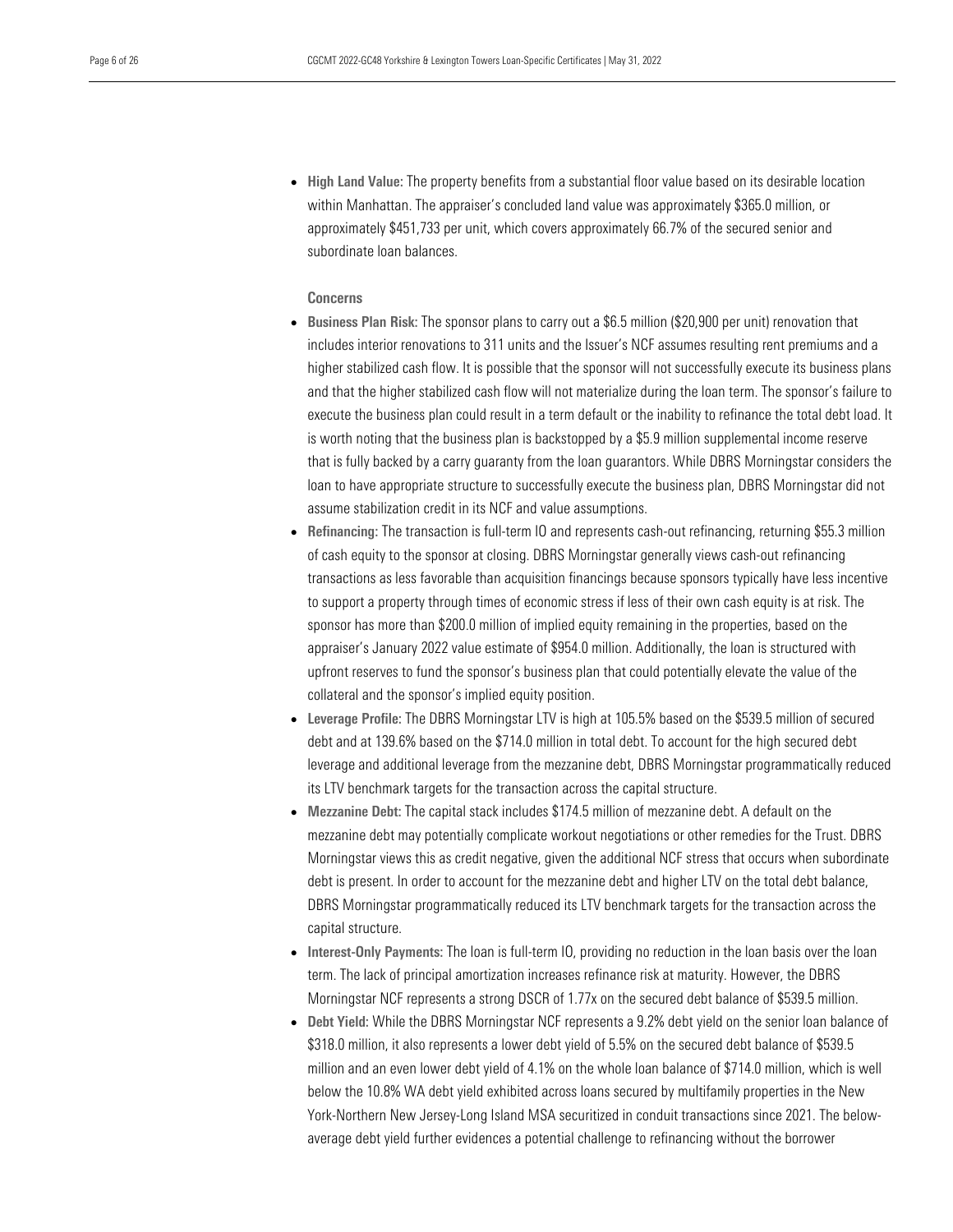contributing additional cash equity. However, the loan is structured with a total of \$14.5 million in upfront reserves for various uses, including renovations, supplemental income, and future leasing costs, which provide financing for the sponsor to enhance the value of the collateral by continuing to increase rents at the property.

# <span id="page-6-0"></span>Legal and Structural Considerations

- Carry Guaranty: Guarantor also delivered an Interest and Carry Guaranty quaranteeing payment of certain obligations, including payment of taxes, insurance premiums, debt service, other charges and all other expenses of operating the Mortgaged Property, but specifically excluding any payments of principal under the Mortgage Loan.
- Pending Litigation: Certain borrowers are subject to a pending lawsuit in connection with an alleged overcharge claim related to the Lexington Towers Mortgaged Property. The plaintiff alleges that the related apartment unit was not properly deregulated in 2006 and is still subject to rent stabilization laws. The plaintiff is seeking approximately \$370,878 in damages for the alleged overcharge. Additionally, one of the borrower sponsors reported that it is subject to a pending lawsuit in connection with a loan sponsored by the borrower sponsor that is secured by a property other than the Mortgaged Property. The borrower sponsor reported that the related loan was the subject of maturity extensions following damage to the property caused by Hurricane Irma. The lender declared a default under the terms of the loan and filed a lawsuit against the borrower sponsor, seeking compensatory damages in the amount of \$41.8 million plus interest, together with default interest of approximately \$20.0 million, and certain fees and costs. The borrower sponsor reported that it filed a counterclaim alleging the plaintiff's suit is an abuse of legal process, and the litigation is currently in discovery. In the case of the former matter, the amount sought is relatively de minimis compared to the loan. In the second matter, no reserves were established to account for the liability; however, DBRS Morningstar did not apply additional penalties given the financial wherewithal of the sponsor.

| <b>Mortgage Loan Summary</b>          |             |                         |             |
|---------------------------------------|-------------|-------------------------|-------------|
| <b>Mortgage Loan Balance</b>          | 539,500,000 | <b>Cash Management</b>  | In-Place    |
| Amortization                          | ١O          | Lockbox <sup>1</sup>    | Hard & Soft |
| Interest Rate (%)                     | 3.0400      | <b>Interest Accrual</b> | Actual/360  |
| <b>Fixed/Floating Rate</b>            | Fixed       | Assumable               | Yes         |
| <b>Interest Rate Cap, Strike Rate</b> | n/a         | Prepayable              | Yes         |
| <b>Initial Loan Term</b>              | 60 months   | <b>Extension Terms</b>  | n/a         |
|                                       |             |                         |             |

#### <span id="page-6-1"></span>Mortgage Loan and Debt Capital Structure

1. The loan is structured with a hard lockbox for commercial tenants and a soft lockbox for residential tenants.

Bank of Montreal, Starwood Mortgage Capital LLC, and Citi Real Estate Funding Inc. originated the \$318.0 million senior loan. Bank of Montreal and Citi Real Estate Funding Inc. originated the \$221.5 million Subordinate Companion loan. The senior loan and subordinate loans have five-year terms and pay a fixed interest rate of 3.0400% on an IO basis. The \$714.0 million whole loan is composed of 18 senior A notes totaling \$318.0 million, two junior B notes totaling \$221.5 million (the Yorkshire & Lexington Towers Subordinate Companion Loan), and four mezzanine loans totaling \$174.5 million. The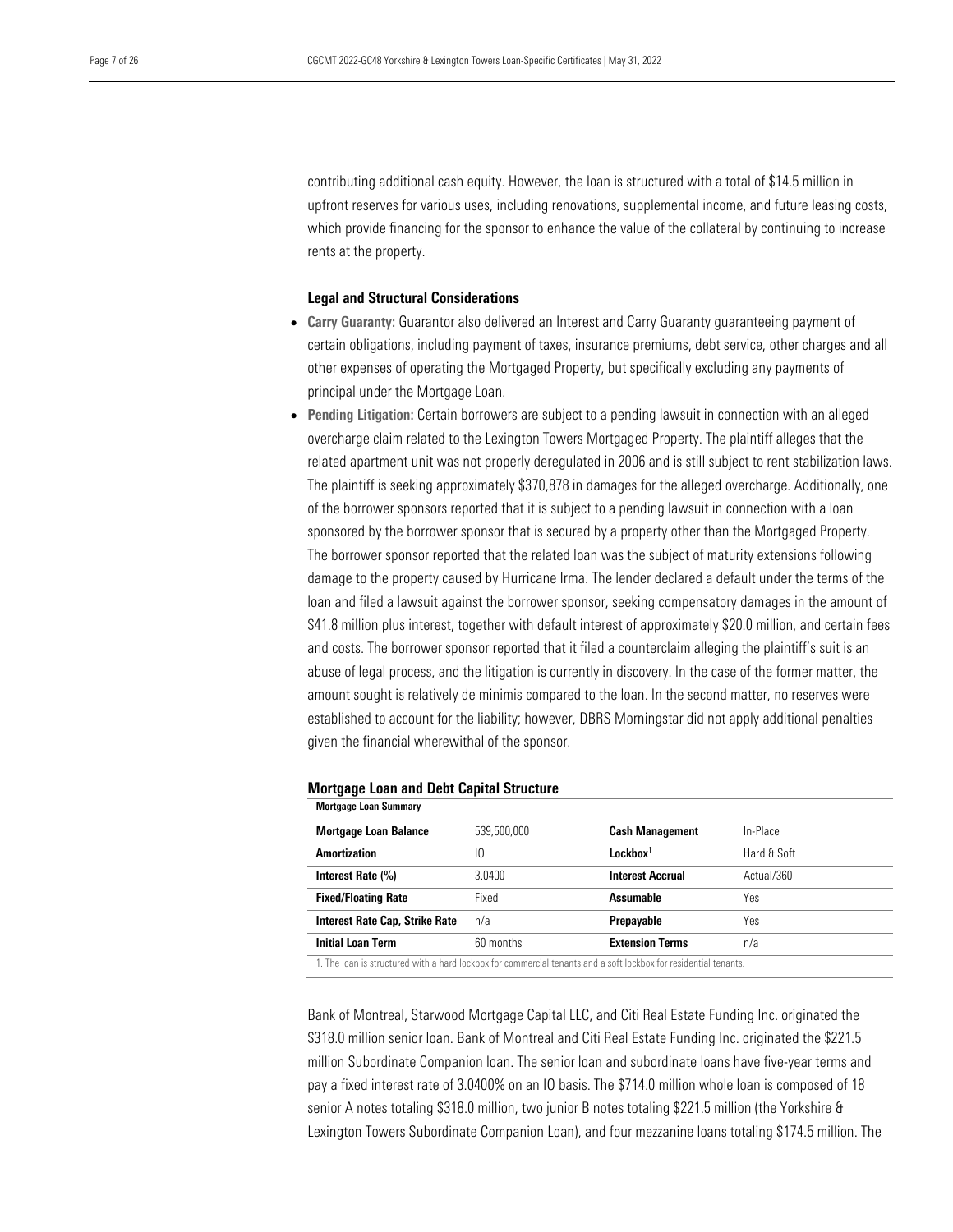Yorkshire & Lexington Towers Loan-Specific Certificates will total \$221.5 million and will be collateralized by only the Yorkshire & Lexington Towers Subordinate Companion Loan.

| <b>Debt Structure</b>                                                                                                                                                 |                  |                   |                         |                                              |                                      |
|-----------------------------------------------------------------------------------------------------------------------------------------------------------------------|------------------|-------------------|-------------------------|----------------------------------------------|--------------------------------------|
| <b>Tier</b>                                                                                                                                                           | Debt Amount (\$) | Interest Rate (%) | <b>Payment</b><br>Terms | <b>DBRS</b><br><b>Morningstar</b><br>DSCR(x) | <b>DBRS Morningstar</b><br>LTV $(%)$ |
| Senior A Notes                                                                                                                                                        | 318,000,000      | 3.0400            | IО                      | 3.00                                         | 62.2                                 |
| Junior B Notes                                                                                                                                                        | 221.500.000      | 3.0400            | IО                      | 1.77                                         | 105.5                                |
| Mezzanine Debt <sup>1</sup>                                                                                                                                           | 174,500,000      | 7.2663            | IО                      | 1.00                                         | 139.6                                |
| <b>Total/WA</b>                                                                                                                                                       | 714,000,000      | 4.073             | 10                      | 1.00                                         | 139.62                               |
| 1. Mezzanine Debt interest rate is based on the WA interest rate of 5.8000%, 7.14000%, 8.00000%, and 9.46185345% for Mezzanine Loans A, B,<br>C, and D, respectively. |                  |                   |                         |                                              |                                      |

This securitization transaction will be subject to the credit risk retention requirements of Section 15G of the Exchange Act, as added by Section 941 of the Dodd-Frank Act. An economic interest in the credit risk of the mortgage loan is expected to be retained as an eligible horizontal residual interest in the form of the Class YLRR certificates. FS CREIT Investments HRR, LLC, is expected to purchase the Class YLRR certificates.

| <b>Risk Retention</b> |            |          |                               |
|-----------------------|------------|----------|-------------------------------|
| Applicable            | Type       | Interest | <b>Risk Retention Holder</b>  |
| Yes                   | Horizontal | HRR      | FS CREIT Investments HRR, LLC |

# Sources and Uses

Loan proceeds are being used to refinance existing debt, pay closing costs that include purchasing an interest rate buydown, and fund various upfront reserves, as illustrated in the table below.

| Source               | Amount (\$) | % of Total | <b>Uses</b>                 | Amount (\$) | % of Total |
|----------------------|-------------|------------|-----------------------------|-------------|------------|
| Mortgage Loan        | 318,000,000 | 44.5       | Repayment of Existing Debt  | 545.283.671 | 76.4       |
| Subordinate Loan     | 221,500,000 | 31.0       | <b>Closing Costs</b>        | 93,214,219  | 13.1       |
| Mezzanine Loan       | 174,500,000 | 24.4       | Return of Equity            | 55,258,325  | 7.7        |
|                      |             |            | Unit Upgrade Reserve        | 6.500.000   | 0.9        |
|                      |             |            | Supplemental Income Reserve | 5.900.000   | 0.8        |
|                      |             |            | Tax Reserve                 | 5,390,917   | 0.8        |
|                      |             |            | Replacement Reserve         | 1.100.000   | 0.2        |
|                      |             |            | TI/I C Reserve              | 1.000.000   | 0.1        |
|                      |             |            | Insurance Reserve           | 367.868     | 0.1        |
| <b>Total Sources</b> | 714,000,000 | 100.0      | <b>Total Uses</b>           | 714,000,000 | 100.0      |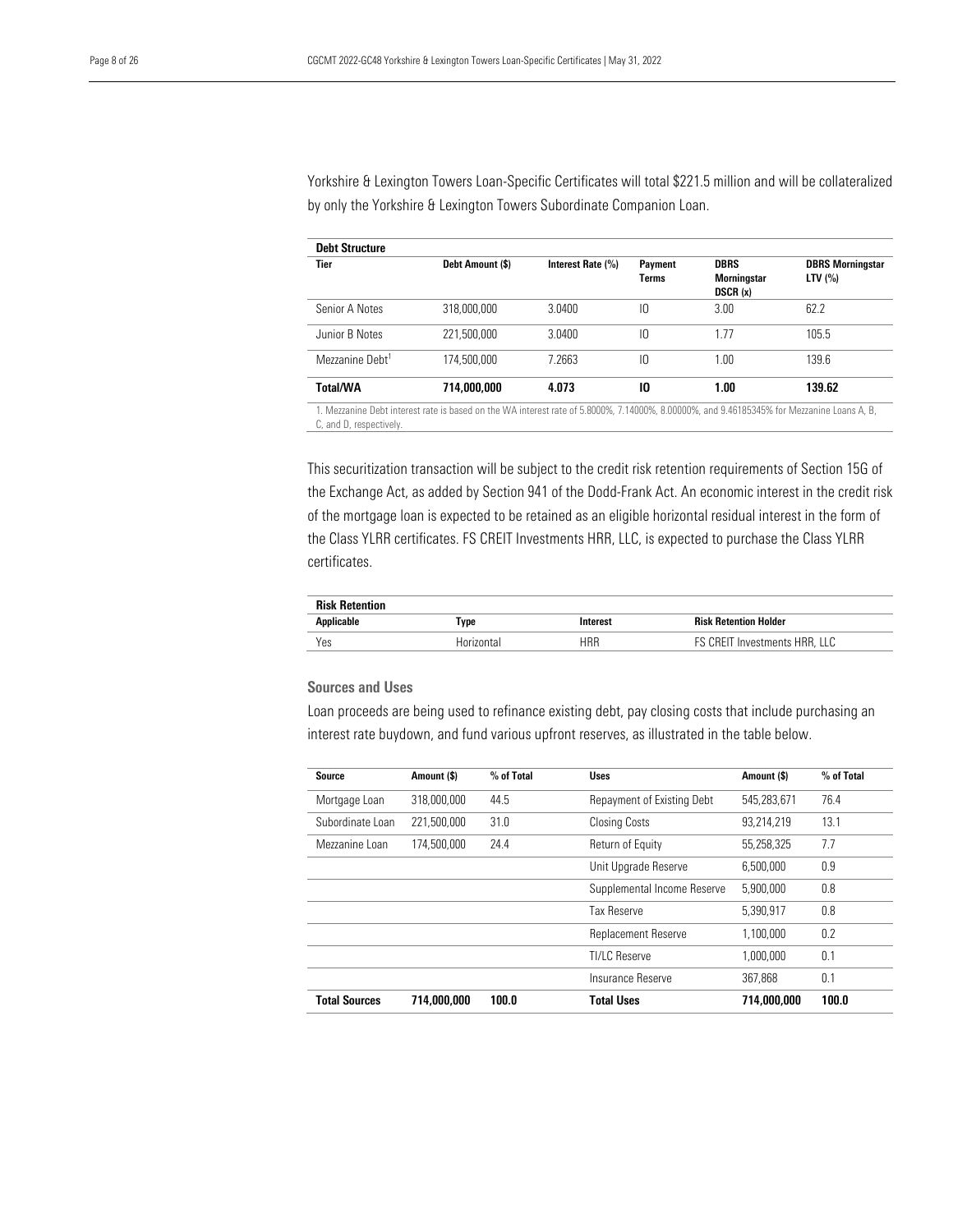# Note Structure

The whole mortgage loan consists of 18 senior A notes, two junior B notes, and four mezzanine loans as outlined below. The two junior B notes will serve as the controlling pieces.

| <b>Debt Structure</b>                                       | Balance (\$) | <b>Placement/Noteholder</b> |
|-------------------------------------------------------------|--------------|-----------------------------|
| Note A-1                                                    | 25,000,000   | BM0                         |
| Note A-2                                                    | 25,000,000   | SMC                         |
| Note A-3                                                    | 25,000,000   | CREFI                       |
| Note A-4                                                    | 20,000,000   | BMO/ GCGMT 2022-GC48        |
| Note A-5                                                    | 20,000,000   | <b>SMC</b>                  |
| Note A-6                                                    | 20,000,000   | CREFI                       |
| Note A-7                                                    | 20,000,000   | BM <sub>0</sub>             |
| Note A-8                                                    | 20,000,000   | SMC                         |
| Note A-9                                                    | 20,000,000   | CREFI/GCGMT 2022-GC48       |
| Note A-10                                                   | 20,000,000   | BM <sub>0</sub>             |
| Note A-11                                                   | 20,000,000   | SMC/GCGMT 2022-GC48         |
| Note A-12                                                   | 20,000,000   | CREFI                       |
| Note A-13                                                   | 10,000,000   | BMO                         |
| Note A-14                                                   | 10,000,000   | <b>SMC</b>                  |
| Note A-15                                                   | 10,000,000   | CREFI                       |
| Note A-16                                                   | 12,000,000   | BM0                         |
| Note A-17                                                   | 10,000,000   | <b>SMC</b>                  |
| Note A-18                                                   | 11,000,000   | CREFI                       |
| <b>Total A-Notes</b>                                        | 318,000,000  |                             |
| Note B-1                                                    | 147,666,667  | BM0/CGCMT 2022-GC48         |
| Note B-2                                                    | 74,833,333   | CGMRC/CGCMT 2022-GC48       |
| <b>Total B-Notes</b>                                        | 221,500,000  |                             |
| <b>Mezzanine Loan A</b>                                     | 80,000,000   |                             |
| <b>Mezzanine Loan B</b>                                     | 23,100,000   |                             |
| <b>Mezzanine Loan C</b>                                     | 25,000,000   |                             |
| <b>Mezzanine Loan D</b>                                     | 46,400,000   |                             |
| <b>Total Mezzanine Loans</b>                                | 174,500,000  |                             |
| <b>Total Whole Loan</b>                                     | 714,000,000  |                             |
| <b>Yorkshire &amp; Lexington Loan-Specific Certificates</b> | 221,500,000  |                             |

# <span id="page-8-0"></span>Collateral Summary

Yorkshire Towers and Lexington Towers were built in 1964 and 1963, respectively. Yorkshire Towers has an as-is appraised value of \$821.0 million and allocated secured loan amount of \$464.3 million (86.1% of the total), while Lexington Towers has an as-is appraised value of \$133.0 million and allocated secured loan amount of \$75.2 million (13.9% of the total). The 21-story Yorkshire Towers building is significantly larger, with 681 residential units and 63,778 sf of commercial space, than the 15-story Lexington Towers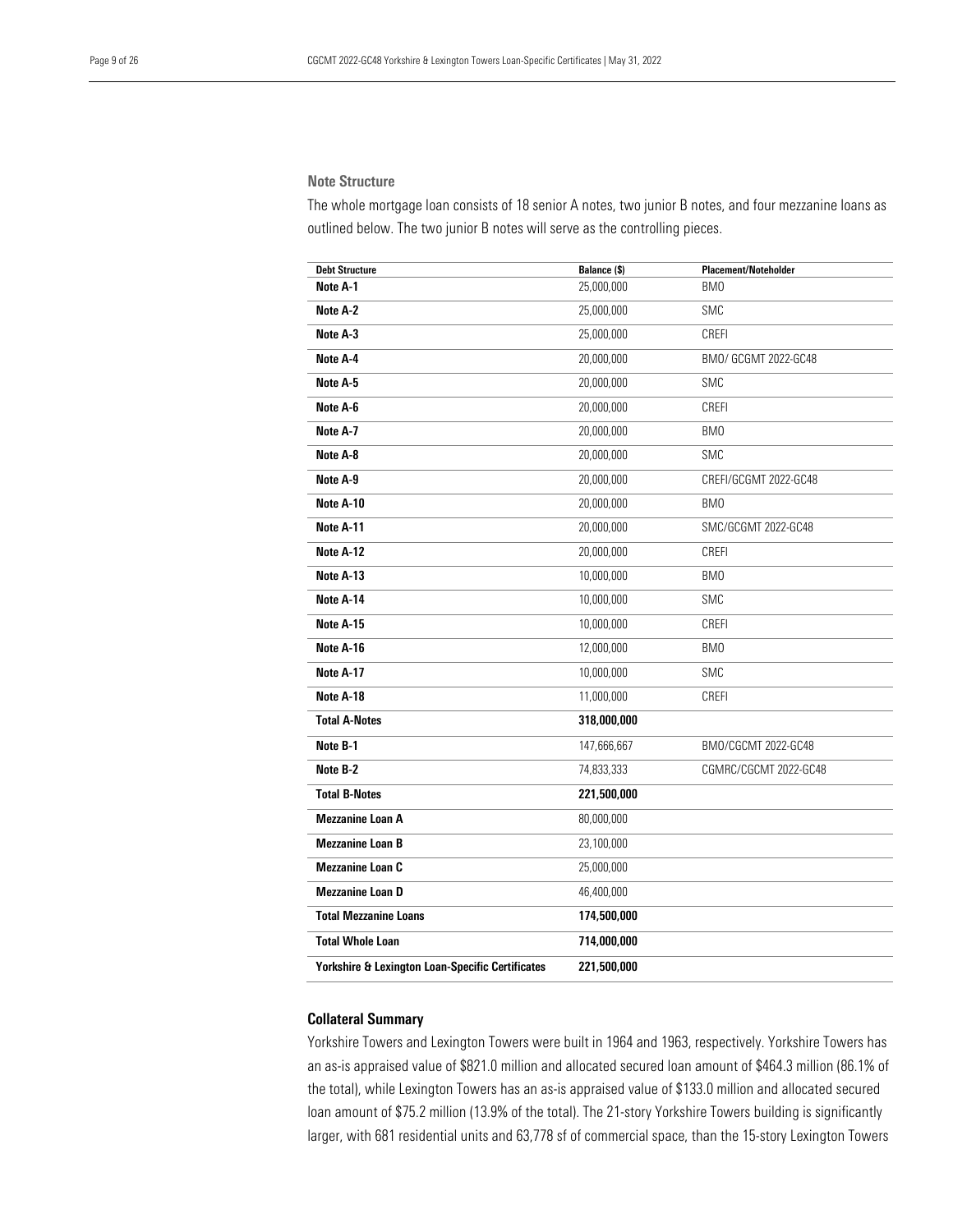building, which consists of 127 residential units and 17,005 sf of commercial space. The unit mix between the two buildings consists of 123 studios, 424 one-bedroom, 183 two-bedroom, 70 threebedroom, and eight four-bedroom units with an average size of 904 sf. Additionally, 305 units across the properties are rent stabilized with the remaining 503 units being market rate. As of the rent roll dated March 1, 2022, the properties were 96.4% occupied with an average monthly rent of \$4,096 per unit.

| <b>Property Summary</b> |                      |                       |                  |                           |                          |                                       |                                                   |                                           |                                                       |
|-------------------------|----------------------|-----------------------|------------------|---------------------------|--------------------------|---------------------------------------|---------------------------------------------------|-------------------------------------------|-------------------------------------------------------|
| <b>Property</b>         | Year<br><b>Built</b> | Total<br><b>Units</b> | Occupancy<br>(%) | Avg.<br>Unit<br>Size (sf) | Avg.<br>Rent<br>(S/unit) | <b>Market</b><br>Rate<br><b>Units</b> | <b>Market</b><br>Rate<br>Avg.<br>Rent<br>\$/unit) | Rent<br><b>Stabilized</b><br><b>Units</b> | Rent<br><b>Stabilized</b><br>Avg.<br>Rent<br>(S/unit) |
| Yorkshire Towers        | 1964                 | 681                   | 96.3             | 904                       | 4,088                    | 442                                   | 4.891                                             | 239                                       | 2,475                                                 |
| Lexington Towers        | 1963                 | 127                   | 96.9             | 907                       | 4.140                    | 61                                    | 5.230                                             | 66                                        | 3.140                                                 |
| Total/WA                | Various              | 808                   | 96.4             | 904                       | 4.096                    | 503                                   | 4.930                                             | 305                                       | 2,636                                                 |

The sponsor has completed 16 traditional renovations and 41 major renovations with plans to complete an additional 283 and 28 of each. The traditional renovations have achieved average rent increases of \$50.33 psf to \$82.04 psf, while the major renovations have achieved average rent increases of \$32.93 psf to \$75.37 psf. The sponsor has established a \$6.5 million upfront capex reserve to fund the planned renovations as well as a \$5.9 million supplemental income reserve to cover unrealized rent income while units are being renovated. The traditional renovations are expected to take approximately three weeks per unit and major renovations are expected to take approximately four to six months per unit. Following the sponsor's renovation plans, the collateral's unit count is expected to decrease to 793 units consisting of 492 market-rate units and 301 rent-stabilized units.

| <b>Tenant Summary</b>    |        |                                      |                                                                     |                                                                     |                     |                               |                |
|--------------------------|--------|--------------------------------------|---------------------------------------------------------------------|---------------------------------------------------------------------|---------------------|-------------------------------|----------------|
| Tenant                   | sf     | $%$ of<br><b>Total</b><br><b>NRA</b> | <b>DBRS</b><br><b>Morningstar</b><br><b>Base Rent</b><br>$psf($ \$) | % of Total<br><b>DBRS</b><br><b>Morningstar</b><br><b>Base Rent</b> | <b>Lease Expiry</b> | Investment<br>Grade?<br>(Y/N) | LTCT?<br>(Y/N) |
| <b>CVS Pharmacy</b>      | 15.813 | 19.4                                 | 252.37                                                              | 58.2                                                                | January 2033        | Υ                             | Υ              |
| City Parking             | 41.886 | 51.5                                 | 32.23                                                               | 19.7                                                                | December 2026       | N                             | N              |
| Le Pain Quotidien        | 3.454  | 4.2                                  | 94.09                                                               | 4.7                                                                 | January 2024        | N                             | N              |
| SwimJim Swimming Lessons | 7.804  | 9.6                                  | 35.37                                                               | 4.0                                                                 | January 2023        | N                             | N              |
| Hi Rise Laundry          | 3.812  | 4.7                                  | 66.58                                                               | 3.1                                                                 | <b>July 2027</b>    | N                             | N              |
| Subtotal/WA              | 72.769 | 89.5                                 | 85.14                                                               | 90.9                                                                | <b>Various</b>      | <b>Various</b>                | <b>Various</b> |
| Other Tenants            | 7.443  | 9.2                                  | 83.82                                                               | 9.1                                                                 | Various             | n/a                           | n/a            |
| Vacant Space             | 1.123  | 1.4                                  | n/a                                                                 | n/a                                                                 | n/a                 | n/a                           | n/a            |
| <b>Total/WA</b>          | 81.335 | 100.0                                | 85.02                                                               | 100.0                                                               | <b>Various</b>      | <b>Various</b>                | <b>Various</b> |

A total of 81,335 sf of commercial space is available across the two buildings: 33,778 sf of retail space, 5,671 sf of medical office space, and two leased parking garages offering 204 spaces and totaling 41,886 sf. The largest retail tenant is CVS Pharmacy, which, in 2017, took occupancy of a 15,813-sf space at the Lexington Towers building on a lease that runs through January 2033. The tenant currently pays a base rent of \$230.82 psf that steps up to \$252.37 psf in July 2022. The remaining retail tenants generally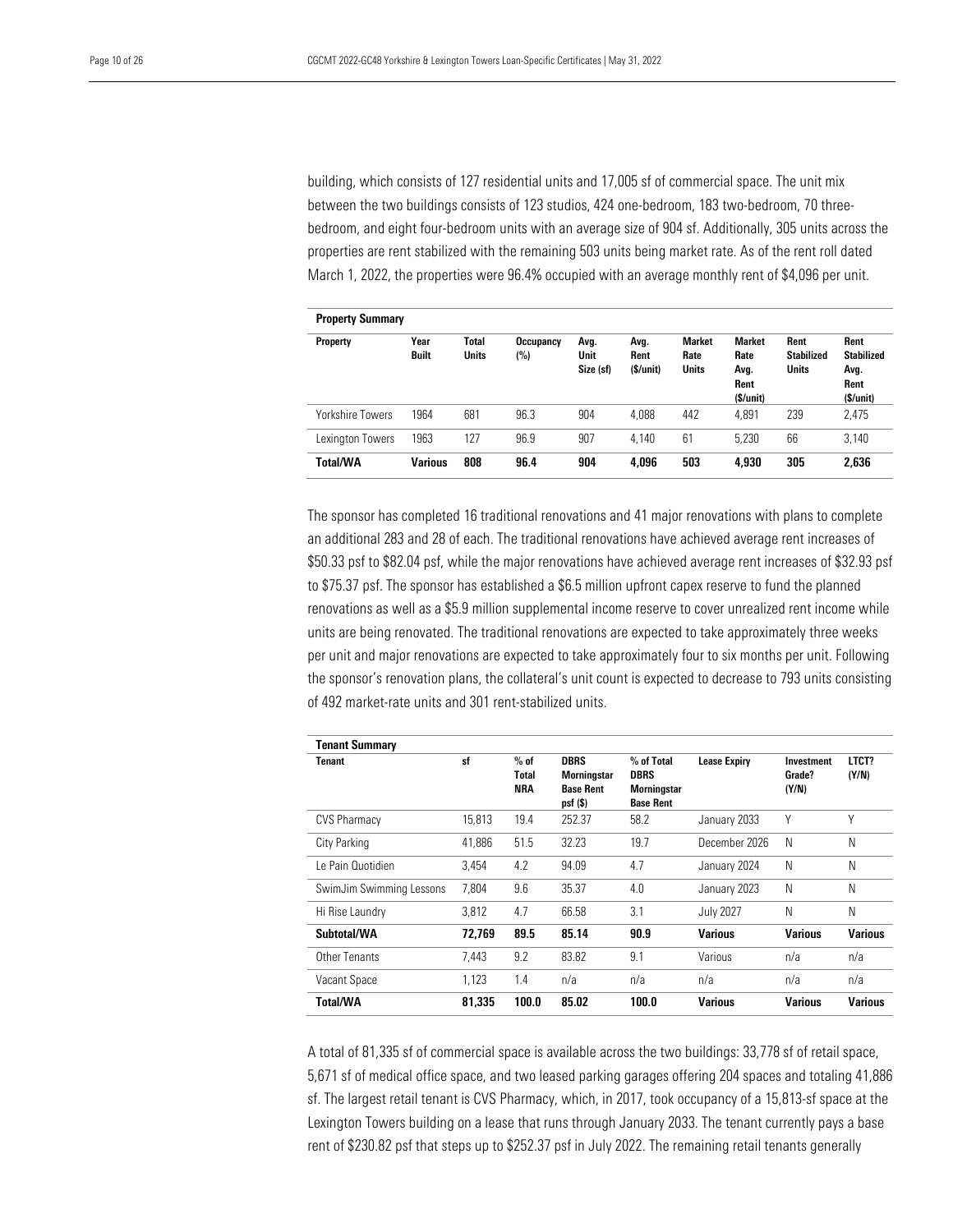consist of small storefronts, and there are four medical office spaces ranging from 1,123 sf to 1,952 sf with base rents ranging from \$65.13 psf to \$99.92 psf. The two parking garage operating leases have five-year terms that expire in December 2026 with a current WA base rent of \$32.23 psf. Please refer to the Tenant Summary table above for more information on the collateral's commercial space.

# <span id="page-10-0"></span>Market Overview

The properties are in the Upper East Side submarket, according to Reis, which has very high barriers to entry as evidenced by only 563 new units (3.4% of current inventory) having been delivered over the past 15 years and no unit deliveries forecast over the five-year loan term. As a result, vacancy has historically remained tight and has never exceeded 3.0% over the past 15 years. This is expected to continue as Reis forecast the submarket vacancy rate to be at 2.5% as of Q1 2022 to drift down to 2.2% by 2027 when the loan reaches maturity. Considering a good portion of the submarket's inventory is subject to rent stabilization regulations, the submarket's average annual rent growth of 1.7% over the past decade is healthy. While the submarket experienced a significant rent decrease of -11.6% in 2020 as a result of the pandemic, it subsequently demonstrated its robustness by recovering with rent growth of 11.3% in 2021 as residents returned to New York. The subject's average monthly rent of \$4,096 per unit as of March 1, 2022, is slightly below market when compared with the submarket average rent of \$4,557 per unit as of Q1 2022. However, this difference is attributable to the subject's large concentration of rent-stabilized units and the gap will likely be bridged to some extent if the sponsor successfully executes its business plan. Please refer to the exhibits below for more information on the Upper East Side multifamily submarket.



**Exhibit 1:** Upper East Side Submarket Vacancy

Source: Reis.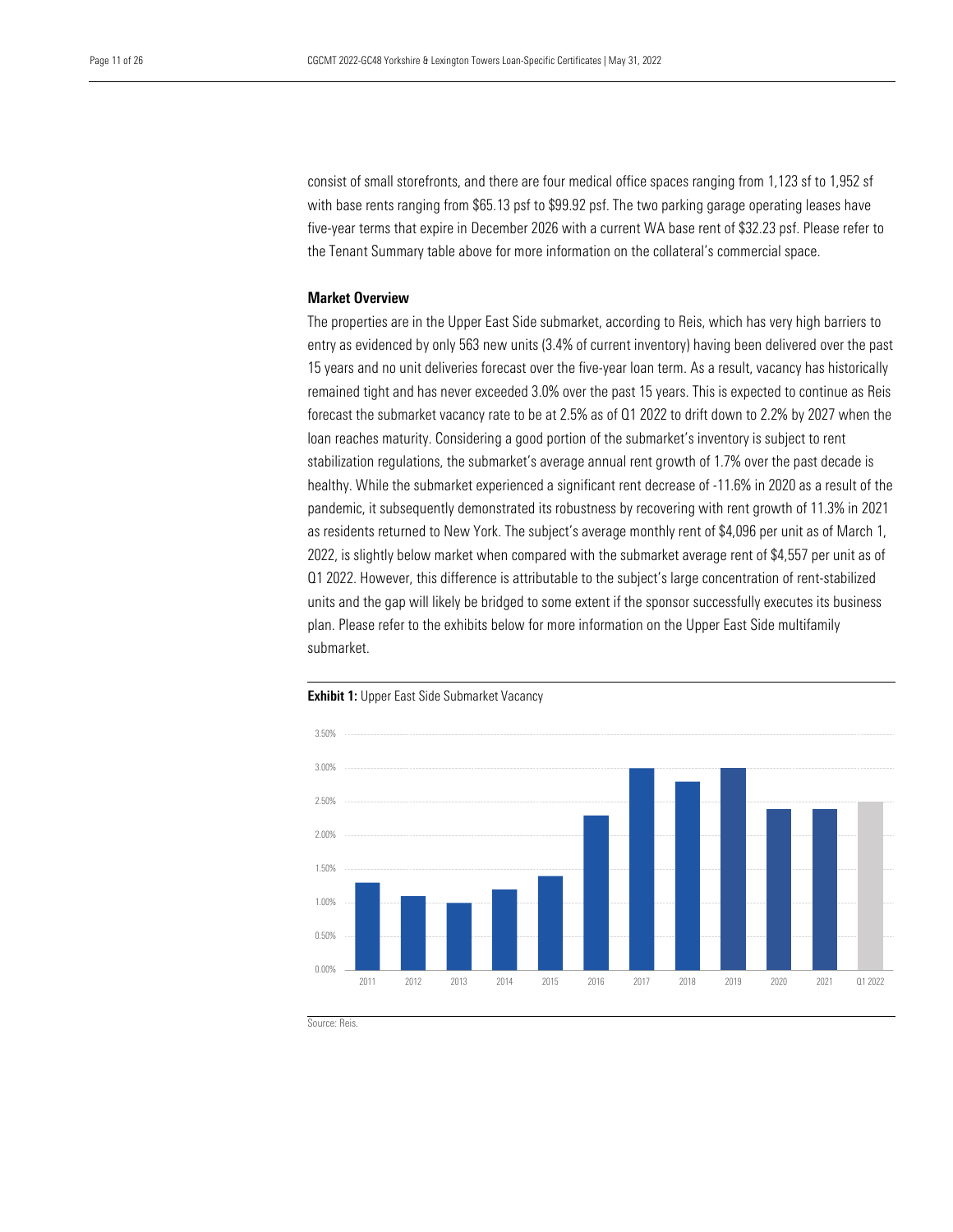

# <span id="page-11-0"></span>DBRS Morningstar Site Inspections

DBRS Morningstar toured the interior and exterior of the Yorkshire Towers property on March 1, 2022, at approximately 10:00 a.m. Based on the site inspection and management tour, DBRS Morningstar found the property quality to be Average.

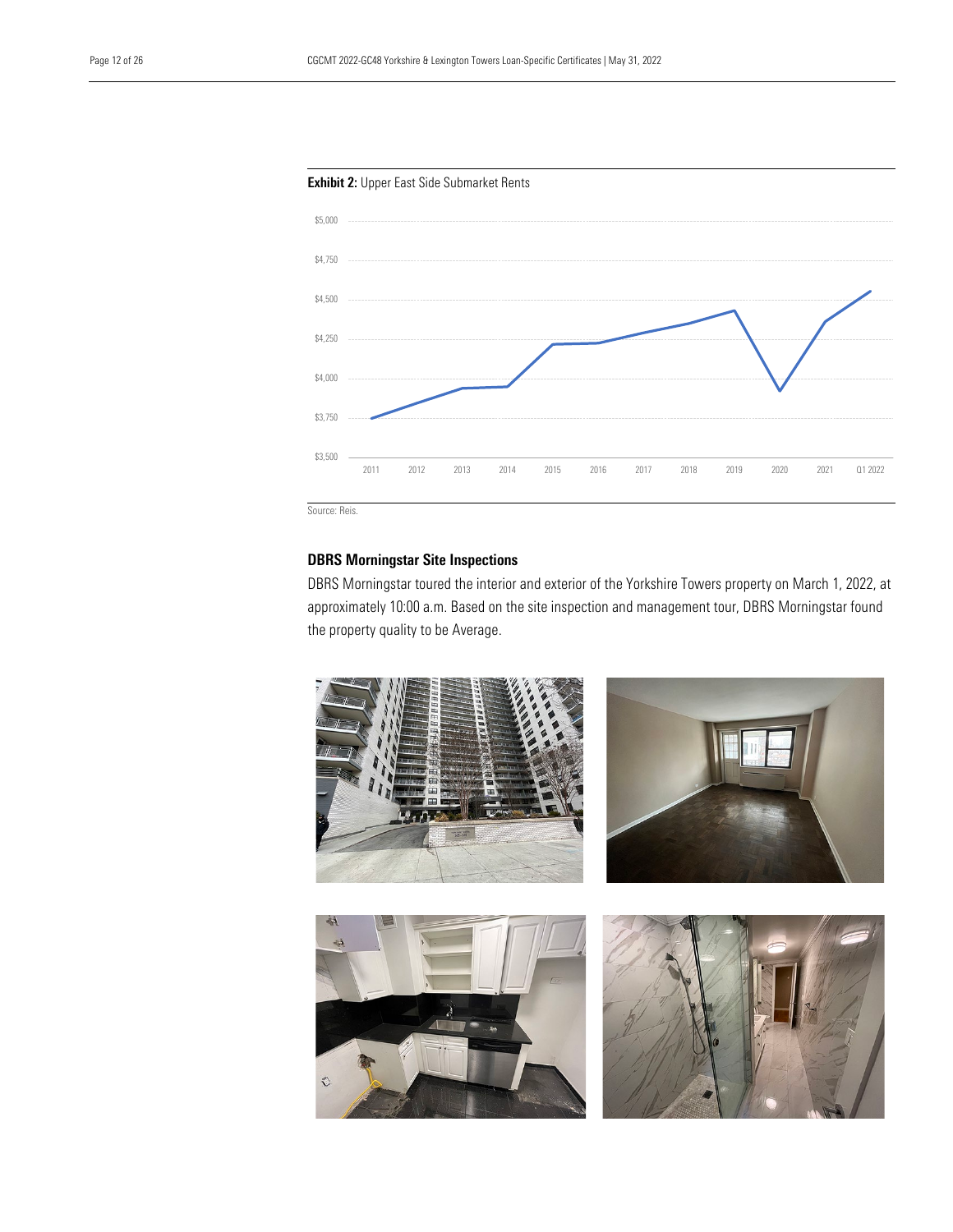The Yorkshire Towers and Lexington Towers properties are in the Upper East Side neighborhood of Manhattan. The buildings are roughly two blocks away from each other, with Yorkshire Towers at 86th Street and Second Avenue while Lexington Towers is at 88th Street and Lexington Avenue. Accessibility is strong at both locations with the 86th Street subway station immediately next to the Yorkshire Towers building and the Lexington Avenue/E 86th Street subway station two blocks from the Lexington Towers building. Collectively, these stations offer transportation via the 4, 5, 6, and Q lines. Additionally, the buildings are just a handful of blocks west of FDR Drive, providing a strong north-south throughfare for vehicles. Surrounding land uses primarily consist of a mix of mid- to high-rise residential and office development, as well as ground floor retail.

Yorkshire Towers building had a well-maintained exterior and demonstrated good curb appeal. Specifically, the exterior's light grey brick masonry was in good condition and was complemented well by the building's grey metal unit balconies. Additionally, the building had a horseshoe driveway with landscaping in the center that showed well and enhanced curb appeal. CVS Pharmacy occupied a 15,813-sf ground floor retail space that spans the entire block of Second Avenue on the west side of the building. The position of this space is strong and exposes CVS to a considerable amount of foot traffic. Other notable commercial uses at the building included a swimming school, which was below ground and did not have a street-level entrance or signage. The building also offers a parking garage that is leased to a third party and is accessible from the rear of the building.

DBRS Morningstar toured several units in varying condition during the inspection. Classic units, which were intentionally being held vacant in order to be renovated, had old hardwood parquet flooring, dated fixtures, white appliances, and original wood cabinetry among other less appealing features. However, recently renovated units showed well, with new or refinished wood flooring, new windows, repainted walls, tiling throughout the bathrooms, and in the kitchens stainless steel appliances, new white cabinetry and countertops, and tile backsplashes, among other upgrades. DBRS Morningstar also toured several units that were undergoing major renovations in which multiple adjacent units were being conjoined or reconfigured. In order to complete these major renovations, several existing walls or kitchens were being removed with new ones in the process of being built to appropriately accommodate the new floorplans. Overall, DBRS Morningstar was encouraged by the quality of units that were already renovated as well as the progress of units currently under renovation.

#### <span id="page-12-0"></span>Rating Rationale

DBRS Morningstar's ratings on the Yorkshire & Lexington Towers Loan-Specific Certificates reflect its analysis of the sustainable cash flow and value for the collateral securing the loan held by the Trust; the presence of loan structural features, such as the lack of amortization and partial pro rata pay structure (if applicable); and qualitative factors, such as DBRS Morningstar's opinion of the quality of the underlying collateral property, the current and expected performance of the real estate markets in which the collateral properties are located, and the current and future states of the macroeconomic environment and its potential impact on the performance of commercial properties.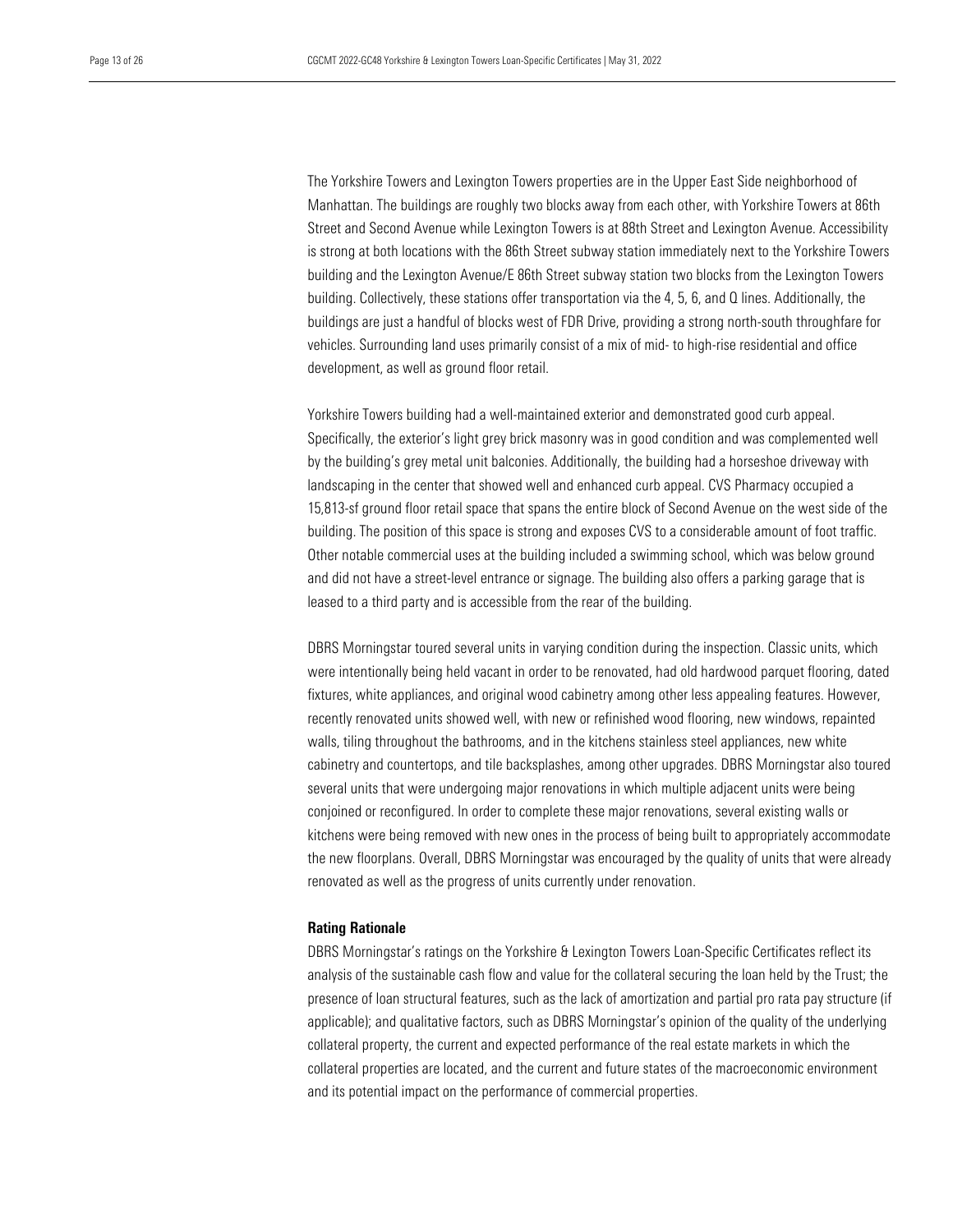The Yorkshire & Lexington Towers Loan-Specific Certificates are supported by the payment stream from the borrowers' fee-simple interest in two multifamily properties totaling 808 units and 81,335 sf of commercial space in the Upper East Side of Manhattan. DBRS Morningstar determined the ratings on each class of certificates by analyzing the cash flow generated by the property, giving consideration to the quality and location of the property, the fundamentals of the property's real estate market, and the legal and structural features of the mortgage loan. DBRS Morningstar's analysis of the property's operations, based on information provided on the arranger's website as of May 25, 2022, yielded an NCF of approximately \$29.4 million. DBRS Morningstar's concluded NCF represents a -16.9% variance to the Issuer's concluded NCF of nearly \$35.4 million. The DBRS Morningstar NCF also represents an IO DSCR of 1.77x on the \$539.5 million of secured debt, assuming a fixed mortgage rate of 3.0400%. However, the DBRS Morningstar NCF represents an IO DSCR of 1.00x on the whole loan balance of \$714.0 million when factoring in the \$174.5 million of mezzanine debt that has a WA fixed interest rate of 7.2663%. DBRS Morningstar valued the collateral at approximately \$511.4 million, based on the concluded NCF and an estimated capitalization rate of 5.75%. DBRS Morningstar's valuation resulted in an LTV ratio of 139.6% based on the \$714.0 million whole loan amount.

DBRS Morningstar determined the rating on each class of certificates by performing quantitative and qualitative collateral, structural, and legal analysis. This analysis incorporates DBRS Morningstar's North American Single-Asset/Single-Borrower Ratings Methodology and the DBRS Morningstar LTV Benchmark Sizing tool.

#### <span id="page-13-0"></span>Analytical Metrics

The table below presents DBRS Morningstar's key NCF and valuation metrics compared with the Issuer's/arranger's assumptions.

| <b>Metric</b>                             | <b>DBRS Morningstar</b> | <b>Issuer/Arranger</b> |
|-------------------------------------------|-------------------------|------------------------|
| Gross Potential Revenue (\$) <sup>1</sup> | 46,846,868              | 52,584,263             |
| Expenses (\$)                             | 16,230,691              | 16,721,869             |
| Net Operating Income (\$)                 | 29,537,448              | 35,375,762             |
| TI/LC(S)                                  | 25,110                  | 0                      |
| Replacement Reserves (\$)                 | 108,551                 | 0                      |
| Net Cash Flow (\$)                        | 29,403,787              | 35,375,762             |
| Variance to Arranger NCF (%)              | $-16.9$                 | n/a                    |
| Capitalization Rate $(\%)^2$              | 5.75                    | 3.35                   |
| Concluded Value/Appraised Value $(\$)^2$  | 511,370,212             | 1,057,000,000          |
| Value per unit $(\$)^3$                   | 632.884                 | 1,332,913              |
| Whole Loan DSCR on NCF (x)                | 1.00                    | 1.20                   |
| Whole Loan-to-Value Ratio (%)             | 139.6                   | 67.5                   |
|                                           |                         |                        |

1. GPR includes multifamily rent, commercial rent, and commercial reimbursements.

2. The arranger's capitalization rate and appraised value are based on the as-stabilized appraised value.

3. The arranger's value per unit is based on the as-stabilized appraised value and as-stabilized unit count of 793.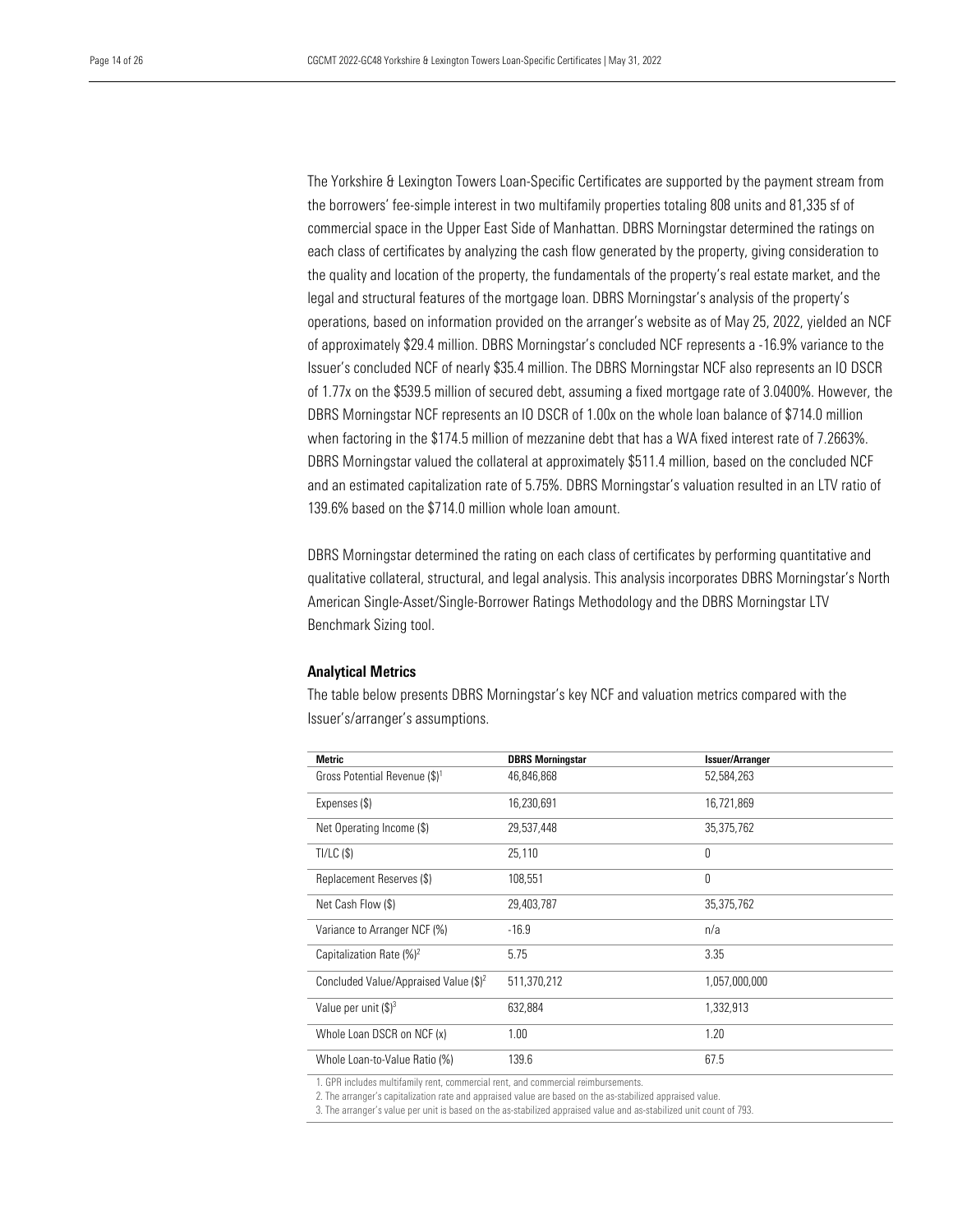#### <span id="page-14-0"></span>DBRS Morningstar Cash Flow Analysis and Valuation

#### <span id="page-14-1"></span>DBRS Morningstar NCF Analysis

DBRS Morningstar determined its concluded sustainable NCF of the underlying collateral by applying the *DBRS Morningstar North American Commercial Real Estate Property Analysis Criteria.* DBRS Morningstar typically makes adjustments to the property rental stream to account for vacancies, market rents, other income, reimbursable expenses per the lease terms, and any other relevant items. To estimate the property's normalized revenue stream, the DBRS Morningstar analysis includes a review of lease terms along with historical financial statements (as available), third-party management reports, appraisal data, PCRs, environmental and seismic assessments (as applicable), and relevant market data that may include research reports produced by third-party information companies.

DBRS Morningstar's revenue and expense estimates, as well as its analytical approach, are discussed below.

| <b>NCF Analysis</b> |              |            |            |                            |                   |                                                 |                            |
|---------------------|--------------|------------|------------|----------------------------|-------------------|-------------------------------------------------|----------------------------|
|                     | 2019         | 2020       | 2021       | $T-12$<br>February<br>2022 | <b>Issuer NCF</b> | <b>DBRS</b><br><b>Morningstar</b><br>$NCF($ \$) | <b>NCF</b><br>Variance (%) |
| GPR-                | 34,429,262   | 32,908,021 | 33,023,336 | 34,184,092                 | 45,329,686        | 39,570,782                                      | $-12.7$                    |
| Residential (\$)    |              |            |            |                            |                   |                                                 |                            |
| GPR-                | 6,495,281    | 6,391,757  | 6,048,519  | 6,135,389                  | 7,254,577         | 7,276,086                                       | 0.3                        |
| Commercial (\$)     |              |            |            |                            |                   |                                                 |                            |
| Vacancy &           | $-99.272$    | $-35.705$  | 0          | 0                          | $-1.504.982$      | $-2.344.393$                                    | 55.8                       |
| Concessions (\$)    |              |            |            |                            |                   |                                                 |                            |
| Other Income (\$)   | 702,657      | 863,978    | 694,304    | 675,664                    | 1,018,351         | 1,265,664                                       | 24.3                       |
| EGI(\$)             | 41.527.928   | 40.128.052 | 39.766.160 | 40.995.144                 | 52.097.632        | 45.768.138                                      | $-12.1$                    |
| Expenses (\$)       | 14, 184, 113 | 14,510,102 | 15,511,878 | 15,672,705                 | 16,721,869        | 16,230,691                                      | $-2.9$                     |
| <b>NOI (\$)</b>     | 27,343,815   | 25,617,949 | 24.254.281 | 25.322.439                 | 35,375,762        | 29.537.448                                      | $-16.5$                    |
| Replacement         | $\Omega$     | 0          | $\Omega$   | 0                          | $\Omega$          | 108.551                                         | 0.0                        |
| Reserves (\$)       |              |            |            |                            |                   |                                                 |                            |
| $TI/LCs$ (\$)       | $\Omega$     | $\theta$   | $\Omega$   | 0                          | 0                 | 25,110                                          | 0.0                        |
| <b>NCF (\$)</b>     | 27,343,815   | 25,617,949 | 24,254,281 | 25,322,439                 | 35,375,762        | 29,403,787                                      | $-16.9$                    |

Residential Income – DBRS Morningstar based residential GPR on the March 1, 2022, rent roll with vacant units grossed up at the average in-place rent by unit type. DBRS Morningstar also assumed \$590,000 of additional annual income from the supplemental income reserve because it is not assuming any projected increases in rents that would result from the renovations. Lastly, DBRS Morningstar assumed a vacancy rate of 5.0%.

Commercial Income – DBRS Morningstar based commercial income on the rent roll dated March 1, 2022. In addition to accepting any contractual rent steps through June 2023, DBRS Morningstar assumed the average rent over the loan term for CVS because the tenant qualifies as a LTCT. DBRS Morningstar based reimbursements on the reimbursements provided in the rent roll. Lastly, DBRS Morningstar assumed a vacancy rate of 5.0%.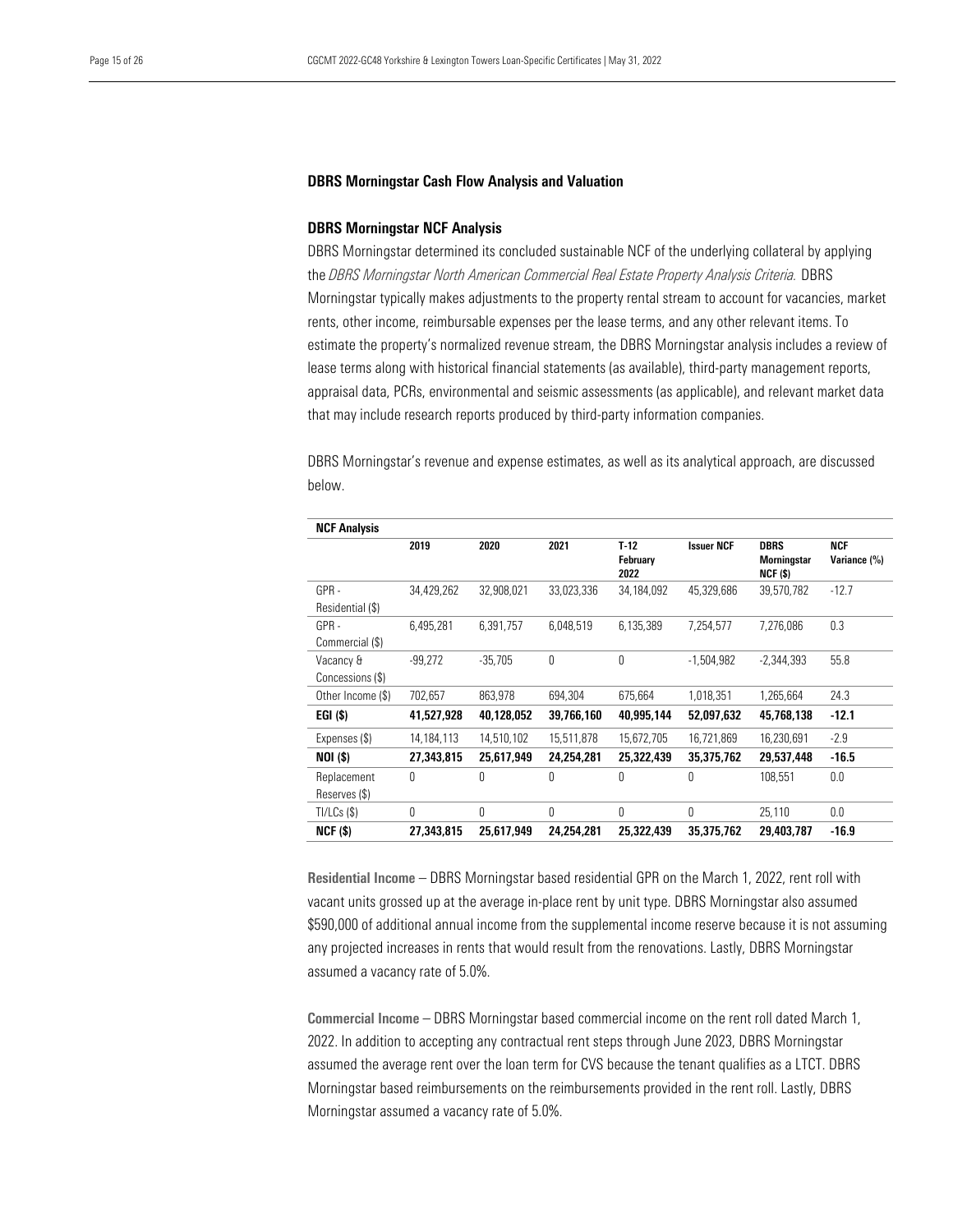Expenses – DBRS Morningstar based real estate taxes on the actual 2021 liability, insurance on the actual premium, operating expenses on the T-12 period ended February 28, 2022, inflated by 3.0%, and management fee on a cap of \$1.0 million, which represents 2.2% of EGI.

TI/LCs – DBRS Morningstar assumed new/renewal TIs of \$65.00/\$32.50 psf on a 10-year term for medical office space, \$50.00/\$25.00 psf on a 10-year term for in-line retail space, and \$20.00/\$10.00 on a 10-year term for the swimming school space. DBRS Morningstar assumed new/renewal LCs of 4.0%/2.0% for all space types. The assumptions resulted in annual TI/LC costs of \$0.31 psf net of credit for the \$1.0 million upfront rollover reserve.

Replacement Reserves – DBRS Morningstar based replacement reserves on blended assumptions of \$0.20 psf for commercial space and \$250 per unit for residential units. The blended assumptions resulted in annual replacement reserves costs of \$134 per unit net of credit for the \$1.1 million upfront replacement reserve.

#### <span id="page-15-0"></span>DBRS Morningstar Valuation

DBRS Morningstar concluded that the capitalization rate for the collateral was 5.75%, which resulted in a DBRS Morningstar estimated value of nearly \$511.4 million, or \$632,884 per unit, and implies a DBRS Morningstar LTVs of 105.5% on the secured debt balance of \$539.5 million and 139.6% on the on the total debt of \$714.0 million. The as-is value appraised value of \$954.0 million (\$1.2 million per unit) represents an LTV of 74.8% and the as-stabilized value of \$1.1 billion (\$1.3 million per unit) represents an LTV of 67.4% on the total debt loan of \$714.0 million. The DBRS Morningstar concluded value estimate represents variances of -46.4% and -51.6% from the appraiser's as-is and as-stabilized value estimates, respectively.

# <span id="page-15-1"></span>DBRS Morningstar LTV Sizing Benchmarks and Adjustments

DBRS Morningstar's maximum LTV threshold at each rating category was based on the loan's and transaction's factors relevant to the analysis as described herein. Based on the transaction's collateral composition, DBRS Morningstar elected to use its Commercial LTV Sizing Benchmarks as the starting point for the direct sizing analysis. DBRS Morningstar adjusted its maximum LTV thresholds (the Quality/Volatility adjustments) to account for the following:

- 1. Cash Flow Volatility: The collateral is located in the Upper East Side in an extremely strong submarket that has exhibited an average vacancy rate of 2.1% over the past decade. Additionally, the collateral has 305 rent-stabilized units (37.7% of the total), which are in high demand because of their belowmarket rents, resulting in a more stable occupancy rate. The collateral's average in-place monthly rent of \$4,096 per unit is notably below the Upper East Side submarket average rent of \$4,557 per unit as of Q1 2022, according to Reis. Lastly, DBRS Morningstar is not assuming rental upside from planned renovations that are reserved for in the loan. As a result, DBRS Morningstar elected to increase its LTV thresholds by 5.0% to account for cash flow volatility.
- 2. Property Quality: The properties are Class B assets originally constructed in 1963 and 1964. The sponsor has already completed 57 unit renovations and has reserved \$6.5 million (\$20,900 per unit) to complete an additional 311 unit renovations. Based on the loan structure for renovations and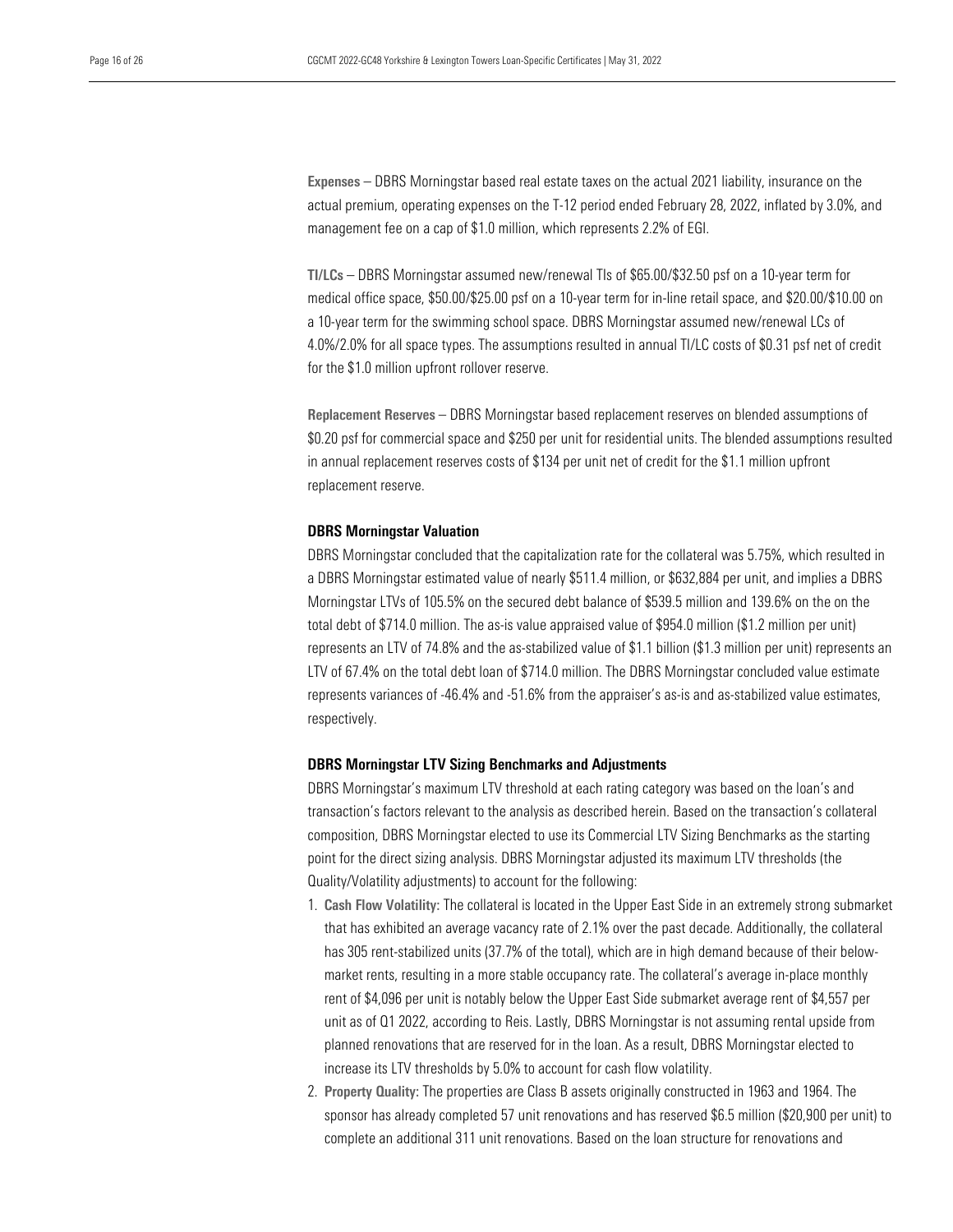property quality observed during the site inspection, DBRS Morningstar elected to increase its LTV thresholds by 1.0% to account for property quality.

3. Market/Location: The underlying collateral is in the Upper East Side of Manhattan, an extremely dense and infilled submarket. The submarket has exhibited an average vacancy rate of 2.1% over the past decade, and Reis forecasts the submarket's vacancy to remain between 2.2% and 2.5% through the loan's five-year term. Additionally, no new inventory forecast to be delivered in the future. Lastly, the submarket is projected to experience a healthy annual average rent growth of 2.8% over the loan term. As a result, DBRS Morningstar elected to increase its LTV threshold by 2.0% to account for market/location.

## <span id="page-16-0"></span>Third-Party Reports

As part of its analysis, DBRS Morningstar reviewed the appraisal reports, PCRs, and environmental site assessments prepared in connection with the subject transaction.

The appraisal reports provided by Cushman & Wakefield on January 20, 2022, detail the concluded land value, insurable value, as-is value, and stabilized value for each property as shown below:

| <b>Property</b> | Land Value (\$) | Insurable Value (\$) | As-Is Appraised Value (\$) | <b>Stabilized Appraised Value (\$)</b> |
|-----------------|-----------------|----------------------|----------------------------|----------------------------------------|
| Yorkshire Tower | 285,000,000     | 327.000.000          | 821,000,000                | 909,000,000                            |
| Lexington Tower | 80.000.000      | 59,000,000           | 133.000.000                | 148,000,000                            |
| Total           | 365,000,000     | 386,000,000          | 954,000,000                | 1,057,000,000                          |

The engineering reports provided by EBI Consulting on January 19, 2022, identified immediate repairs totaling only \$3,000. The reports also identified \$1.3 million of replacement reserves, representing annualized total inflated reserves of \$233 per unit per annum through the seven-year period extending two years beyond the scheduled loan maturity date. DBRS Morningstar concluded replacement reserves of \$134 per unit per annum based on assumptions of \$250 per unit for the multifamily component and \$0.20 psf for the commercial component net of annual credit over a 10-year period for the \$1.1 million upfront replacement reserve.

| <b>Engineering/PCA Summary</b>    |                                               |                  |                                                    |
|-----------------------------------|-----------------------------------------------|------------------|----------------------------------------------------|
| Provider                          | Date                                          | <b>Immediate</b> | <b>Immediate Repair Costs and Comments</b>         |
|                                   |                                               | Repairs (Y/N)    |                                                    |
| <b>AEI Consultants</b>            | January 19, 2022                              | ٧                | \$3.000                                            |
| Recommended Reserves (\$/Unit/Yr) | <b>DBRS Morningstar Reserves (\$/Unit/Yr)</b> |                  | <b>DBRS Morningstar Comments</b>                   |
| 233                               | 134                                           |                  | DBRS Morningstar based its reserves on a           |
|                                   |                                               |                  | blend of \$250 per unit for multifamily and \$0.20 |
|                                   |                                               |                  | psf for commercial space net of straightline       |
|                                   |                                               |                  | credit for the \$1.1 million upfront replacement   |
|                                   |                                               |                  | reserve.                                           |

The environmental reports provided by AEI Consultants on January 19, 2022. The assessments prepared by AEI Consultants did not identify any recognized environmental conditions but did identify a few other environmental considerations. For the Yorkshire Towers property, AEI Consultants identified a 20,000 gallon fuel oil tank on the site, previous dry cleaning operation, potential asbestos containing materials,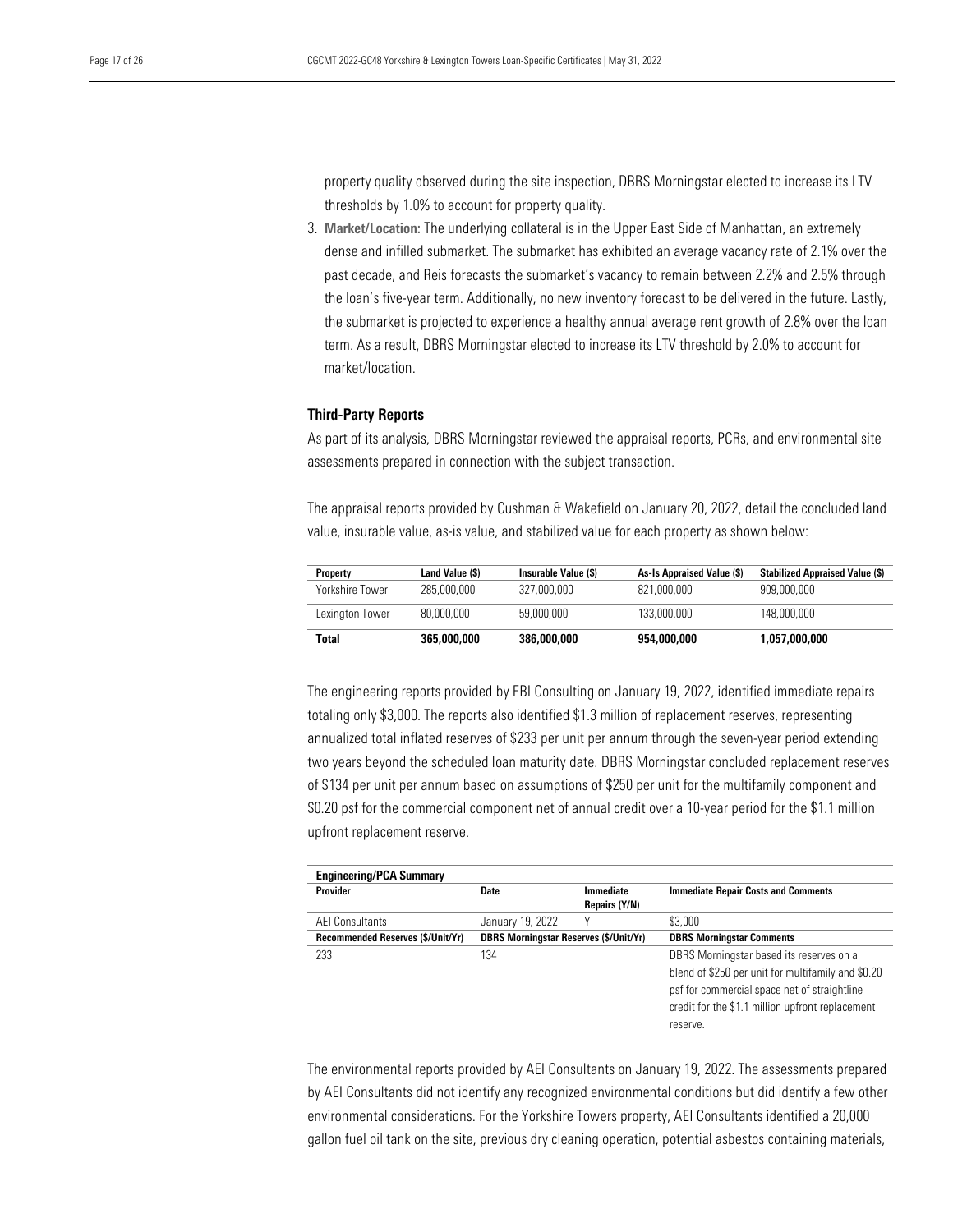and potential lead-based paint on the site. For the Lexington Towers property, AEI Consultants identified potential asbestos containing materials and potential lead-based paint on the site. In order to address these, AEI Consultants recommended operations and maintenance plans.

#### <span id="page-17-0"></span>Loan-Level Legal and Structural Features

Security: The loan is secured by a first-priority fee mortgage, assignment of leases and rents, security agreement, and fixture filing executed and delivered by the Borrower to the Lender as security for The Yorkshire & Lexington Towers Whole Loan and encumbering the Yorkshire & Lexington Towers Mortgaged Property.

Borrower, Sponsor, and Guarantor(s): The mortgage borrowers are five separate, bankruptcy-remote Delaware LLCs, which own the properties as tenants in common. Each borrower is indirectly majority owned and controlled by one of the two sponsors and guarantors, Meyer Chetrit and The Gluck Family Trust U/A/D July 16, 2009.

General Loan Terms and Split Loan Structure: Bank of Montreal, Citi Real Estate Funding Inc., and Starwood Mortgage Capital LLC originated the five-year loan that pays fixed-rate interest of 3.0400% on an IO basis through the entire term. The \$539.5 million whole loan is composed of 20 promissory notes: 18 senior A notes totaling \$318.0 million and two junior B notes totaling \$221.5 million (the Yorkshire & Lexington Towers Trust Subordinate Companion Loan). Generally, all payments made on the senior notes are allocated among the senior notes pro rata and pari passu. Three of the senior notes in the aggregate amount of \$60.0 million are expected to be deposited into the CGCMT 2022-GC48 trust, and the Yorkshire & Lexington Towers Trust Subordinate Companion Loan is expected to be deposited into the trust and support payments on only the Yorkshire & Lexington Towers Loan-Specific Certificates.

Existing Mezzanine Debt: As part of the mortgaged property financing, there are four mezzanine loans in the aggregate amount of \$174,500,000. Each of the 20 mezzanine borrowers (five for each mezzanine loan) are a Delaware LLC. The mezzanine loans is expected to have a WA fixed interest rate of 7.2663% and are co-terminous with the mortgage loan maturity. The presence of mezzanine debt introduces risks, including, but not limited to, the following:

- 1. Reduced borrower skin-in-the-game that may remove incentives to maintain or improve the competitiveness of the property resulting in lower rental income streams.
- 2. Increased difficulty of refinancing the mortgage loan at the maturity date.
- 3. Certain rights of the mezzanine debtholder, typically cure rights, purchase options, and consent rights.

Additionally, the four tiered mezzanine loan structure may increase complications and cause potential delay in any work-out proceedings as compared to a single tier of mezzanine debt.

Cash Management Sweep Trigger Period: The loan is structured with a hard lockbox for commercial tenants, a soft lockbox for residential tenants, and in-place cash management. The borrowers are required to deposit all rents collected from residential tenants into the lockbox account within three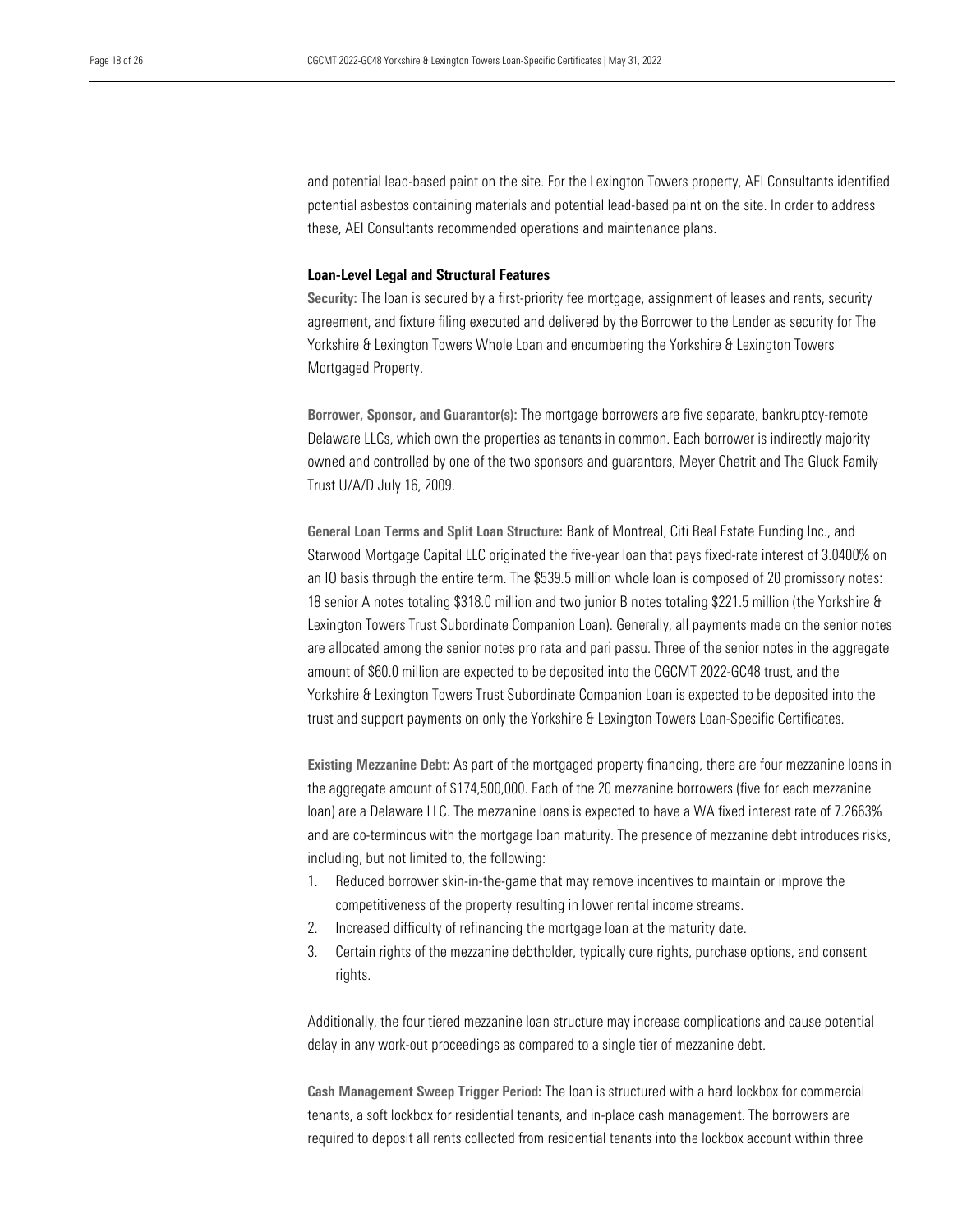business days of receipt. The borrowers are required to deliver a tenant direction letter to commercial tenants to deposit all rents directly to the lockbox account.

A Cash Trap Period will commence upon the occurrence of (1) an event of default; (2) any bankruptcy action of the borrowers, principal, guarantor, or manager; (3) the failure by the borrowers, after stabilization, to maintain a Yorkshire & Lexington Towers Total Loan debt yield of at least 4.25%; or (4) a Yorkshire & Lexington Towers Mezzanine Loans default.

Recourse Carveouts: Recourse on the loan is generally limited to the properties and other assets that have been pledged as collateral for the loan. Nonrecourse carveout liabilities for fraud, willful misconduct, or intentional misrepresentation in connection with the loan; wrongful removal or destruction; certain physical waste; misappropriation; conversion of certain funds; and certain transfers or encumbrances are all included in the carveout guaranty under the loan documents, along with other carveout liabilities identified in the loan documents. The guarantor is required to maintain at all times a net worth of at least \$500.0 million (exclusive of the Mortgaged Property) and liquidity of at least \$100.0 million.

Carry Guaranty: Guarantor also delivered an Interest and Carry Guaranty guaranteeing payment of certain obligations, including payment of taxes, insurance premiums, debt service, other charges and all other expenses of operating the Mortgaged Property, but specifically excluding any payments of principal under the Mortgage Loan.

Prepayment: So long as no EOD has occurred and is continuing, on the payment date occurring four months prior to the maturity date or on any business day thereafter, the Whole Loan may be voluntarily prepaid in whole, but not in part, on any business day. The Borrower must provide written notice to Lender of such prepayment no less than 30 days prior to the date of the prepayment. Any voluntary prepayments will be required to be accompanied by (1) all accrued and unpaid interest on the outstanding principal balance prepaid (provided that, if the Whole Loan is repaid on any date other than on a payment date, the borrower is required to pay interest on the principal amount so prepaid up to the next succeeding payment date; and (2) all other amounts then due under the Note, the Mortgage Loan Agreement, and the other Mortgage Loan Documents.

Permitted Transfers: Subject and in addition to other permitted transfers and/or requirements for transfers further detailed in the loan documents, the transfer of the property and/or certain equity interests in the borrower is generally permitted so long as (1) no EOD exists under the mortgage loan and (2) the transferee's principals meet certain eligibility requirements in the loan documents, including having net worth of at least \$500.0 million and liquidity of at least \$50.0 million (exclusive of the property) and are regularly engaged in the business of owning and operating comparable properties.

Property Management: The property is managed by Jumeaux Management LLC. The borrower has agreed that it will not enter into any other agreement relating to the management or operation of the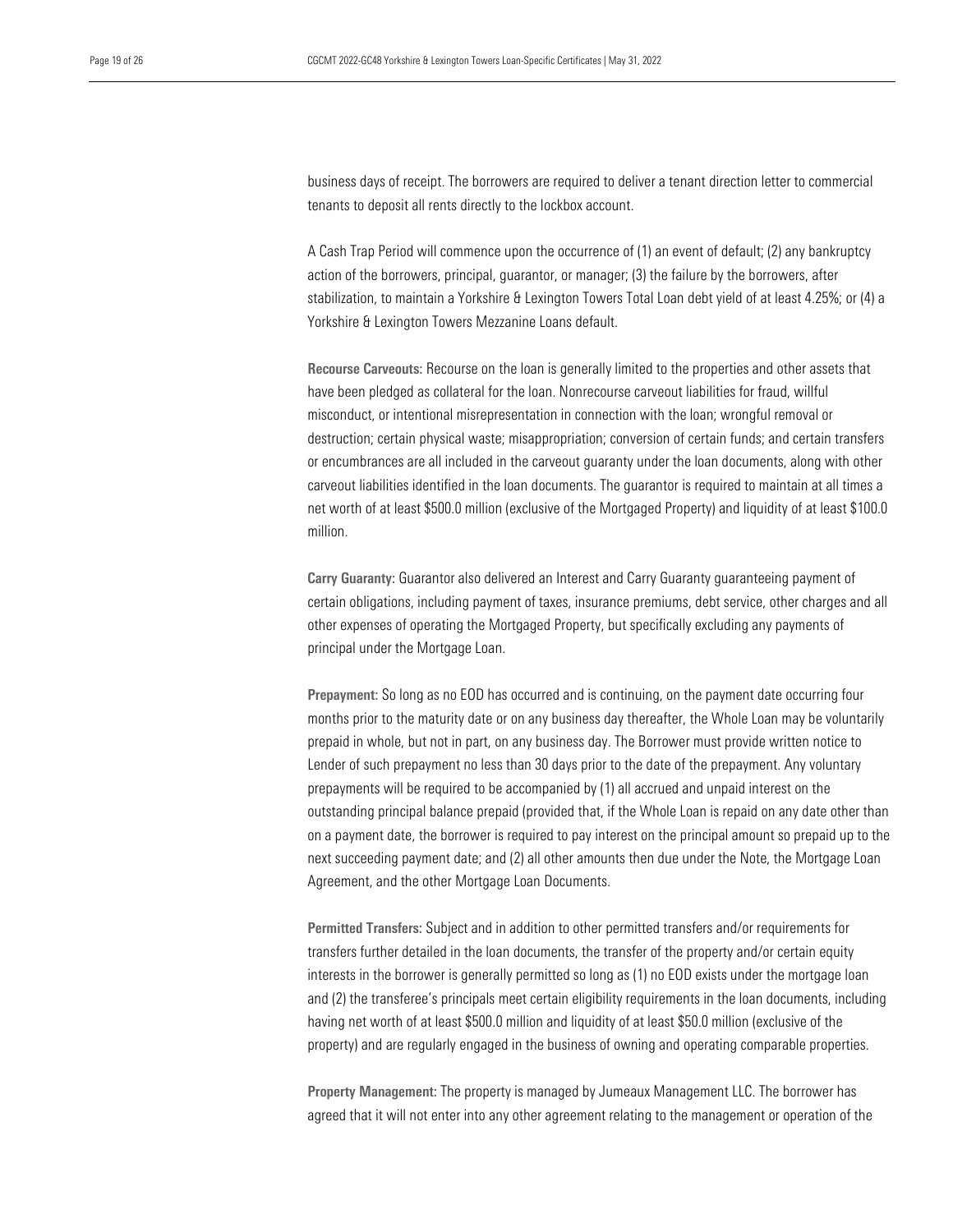property with any person (other than a qualified manager) without lender consent and rating agency confirmation.

Insurance: The loan agreement requires the borrower to insure the mortgaged properties and operations at the properties with insurance coverage from insurers described in the loan documents. The insurance is required in amounts set forth in the loan documents, subject to certain deductibles, and a blanket policy is permitted. In addition, the borrower is required to keep an environmental insurance policy in place for the related loan during the term of such loan.

Casualty and/or Condemnation Proceeds: If there is no existing EOD under the loan documents, the threshold for any casualty or condemnation insurance proceeds to be deposited into a lender-controlled account is at least \$1.0 million but less than 20.0% of the ALA applicable to such individual property. Subject to satisfying other conditions in the loan documents, net insurance proceeds in the case of a casualty will be made available to the borrower if (1) no mortgage loan event of default has occurred or is continuing; (2) in the event the net proceeds are insurance proceeds, less than 30.0% of the total floor area of the improvements have been damaged, destroyed, or rendered unusable as a result of a casualty, or in the event the net proceeds are condemnation proceeds, less than 10.0% of the of the land constituting the property is taken, such land is located along the perimeter or periphery of the property, and no portion of the improvements are located on such land; and (3) leases demising in the aggregate a percentage amount equal to or greater than 80% of the total rentable space in the applicable Individual Property that has been demised under executed and delivered Leases in effect as of the date of the occurrence of such Casualty or Condemnation, whichever the case may be, shall remain in full force and effect during and after the completion of Restoration.

## <span id="page-19-0"></span>Transaction Legal and Structural Features

Priority of Payments: On each distribution date, funds available for distribution will be distributed in the following amounts and order of priority (in each case to the extent of remaining available funds). The Yorkshire & Lexington Towers Loan-Specific Certificates will be entitled to receive distributions in respect of, and will only incur losses with respect to, the Yorkshire & Lexington Towers Trust Subordinate Companion Loan. No class of certificates other than the Yorkshire & Lexington Towers Loan-Specific Certificates has any interest in the Yorkshire & Lexington Towers Trust Subordinate Companion Loan.

Class YL-A certificates then outstanding: (1) first, to interest on such certificates, up to, and pro rata in accordance with, their respective interest entitlements; (2) next, to the Class YL-A certificates then outstanding, up to the principal distribution amount for such class and for such distribution date until their certificate balance is reduced to zero; and then (3) to reimburse Class YL-A certificates then outstanding for any previously unreimbursed losses previously allocated to such classes of certificates. After the Class YL-A certificates then outstanding are paid all amounts to which they are entitled, the remaining funds available for distribution will be used to pay interest and principal to the Class YL-B, Class YL-C, Class YL-D, and Class YLRR certificates sequentially in that order in a manner analogous to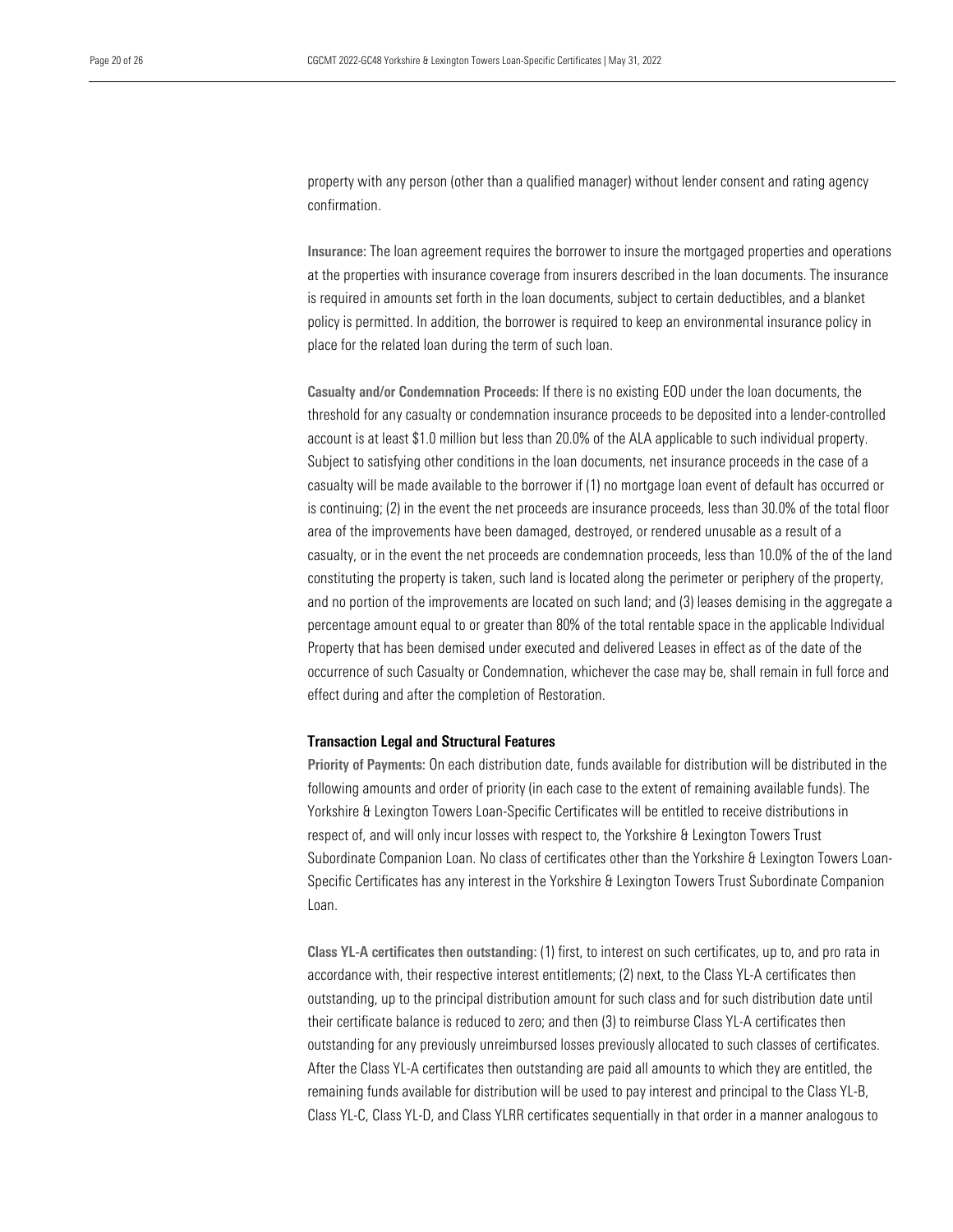the Class YL-A certificates in the paragraph above, until the certificate balance of each such class is reduced to zero.

Realized Losses: On each distribution date, realized losses incurred on the mortgage loan will be allocated to each class of principal balance certificates in reverse alphabetical order starting with the Class YLRR certificates through and including the Class YL-A certificates, in each case until the certificate balance of each such class has been reduced to zero.

Appraisal Reductions: Following (1) the date on which a reduction in the amount of periodic payments or a change in any other material economic term of the loan (other than an extension of its maturity) occurs; (2) the 60th day after an uncured delinquency (other than a balloon payment) occurs; or (3) in the case of a delinquent balloon payment, (A) 30 days after the date the balloon payment was due, or (B) if the borrower has delivered a signed purchase agreement or a refinancing commitment acceptable to the special servicer within 30 days after the maturity date, the date 120 days after the balloon payment was due (or for a shorter period during which the refinancing is scheduled to occur) or certain other adverse events affecting the mortgage loan as set forth in the pooling and servicing agreement have occurred, the special servicer will generally be required to obtain new appraisals on the property. Based on the new appraisals, the amount of delinquent loan interest payments on the mortgage loan thereafter advanced to certificateholders may be reduced, the identity of the controlling class representative may change, and the voting rights of certain classes of certificates may be reduced. If such appraisal is not required or is delayed, the trust and servicing agreement may allow for automatic adjustments, which could have a similar impact on advances.

Control Rights: So long as no Yorkshire & Lexington Towers Control Appraisal Period is continuing, the rights of the Directing Holder with respect to the Yorkshire & Lexington Towers Loan Combination will be exercisable by the Yorkshire & Lexington Towers Controlling Class Representative. During the continuance of a Yorkshire & Lexington Towers Control Appraisal Period, all of the rights of the Directing Holder with respect to the Yorkshire & Lexington Towers Loan Combination will be exercisable by the Controlling Class Representative for the Mortgage Pool. The Yorkshire & Lexington Towers Controlling Class as of the Closing Date will be Class YLRR Certificates. The initial Yorkshire & Lexington Towers Controlling Class Representative is expected to be FS CREIT Investments HRR, LLC. Accordingly, FS CREIT Investments HRR, LLC is expected to be the initial Directing Holding with respect to the Yorkshire & Lexington Towers Loan Combination.

Replacement of the Special Servicer: The special servicer under the co-lender agreement may be removed, with or without cause, and a successor special servicer appointed, from time to time by the controlling noteholder, initially the Note B-1 Holder, unless a Yorkshire & Lexington Towers Control Appraisal Period has occurred and is continuing, then the Note A-1 Holder if and for so long as a Yorkshire & Lexington Towers Control Appraisal Period has occurred and is continuing. However, if any interest in Note B-1 is held by the borrower or a borrower restricted party, or the borrower or a borrower restricted party would otherwise be entitled to exercise the rights of the Yorkshire & Lexington Towers Controlling Noteholder in respect of Note B-1, then, during such period, the Note B-2 Holder will be the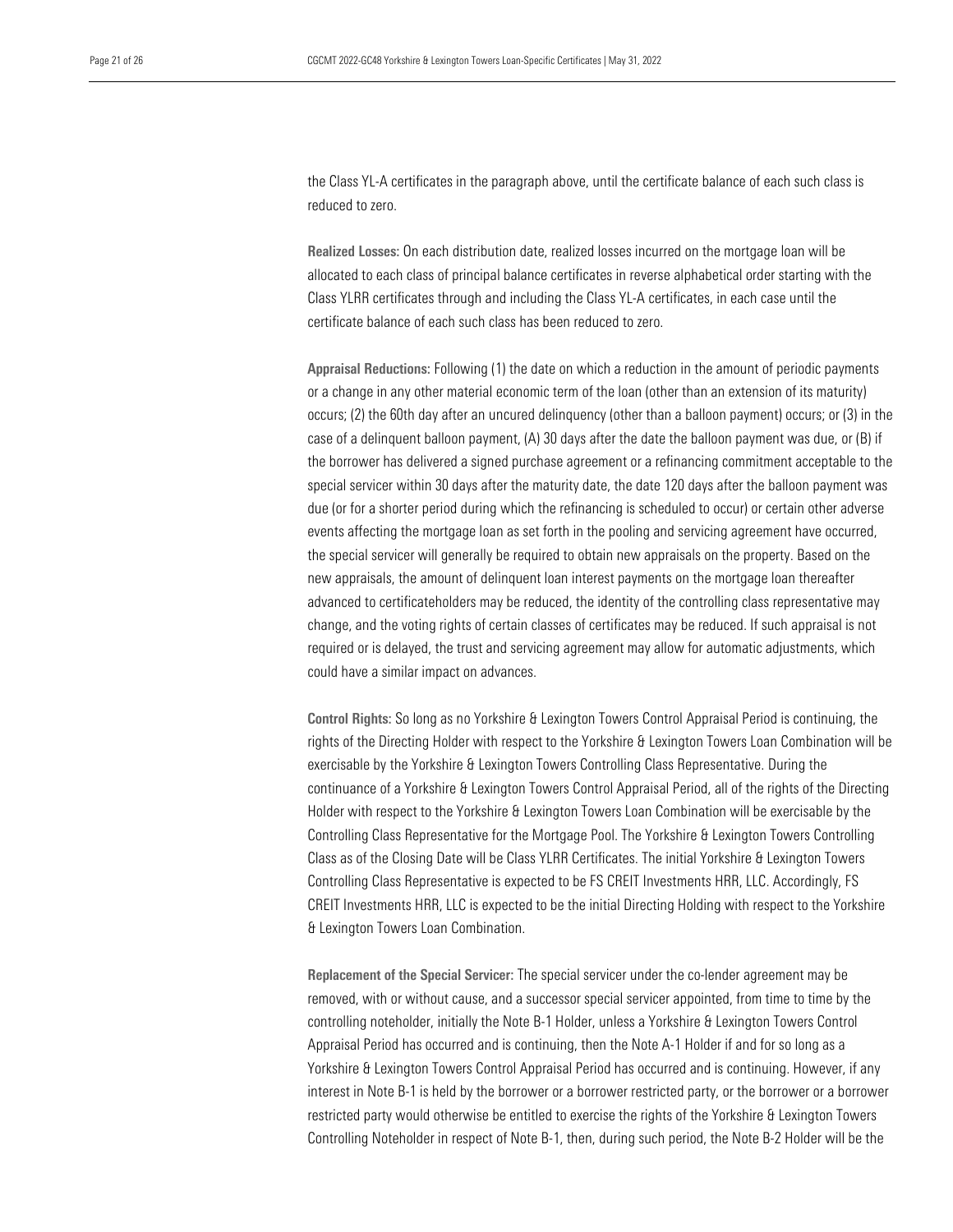Yorkshire & Lexington Towers controlling noteholder. Additionally, after the occurrence and during the continuance of a control termination event, certain certificateholders with the requisite percentage of voting rights will have the right, with or without cause, to replace the special servicer and appoint a replacement special servicer. In addition, the operating advisor is entitled to recommend to the certificateholders that the special servicer be replaced as set forth in the pooling and servicing agreement.

Amount of Workout, Liquidation, and Special Servicing Fees: The workout fees and liquidation fees payable to the special servicer, if any, will be limited under the trust and servicing agreement to (x) with respect to workout fees, 1.0% of each collection of interest and principal following a workout, subject to a maximum of \$1.0 million; and (y) with respect to liquidation fees, 1.0% of liquidation proceeds, subject to a maximum of \$1.0 million. Special servicing fees during the continuance of a special servicing event are limited under the trust and servicing agreement to 0.25% per annum payable monthly, subject to a minimum of \$3,500 in any month.

Obligation of Borrower to Pay Fees: The loan documents require the borrower to pay liquidation fees, workout fees, and special servicing fees, subject to any caps set forth in the loan documents. The special servicer is required to take reasonable efforts to collect such fees from the borrower.

Credit Risk Retention: This securitization transaction will be subject to the credit risk retention requirements of Regulation RR, 17 C.F.R. Part 246.1. An economic interest in the credit risk of the trust loan is expected to be retained as an eligible horizontal interest in the form of the Class YLRR certificates. The retaining sponsor intends to satisfy the risk retention requirements through the purchase and retention by a third-party purchaser.

Rating Agency Confirmation: Rating agency confirmation may have certain timing restrictions and/or not be required over certain material loan amendments, modifications, borrower requests, and/or material amendments to the loan agreement, the trust and servicing agreement, the mortgage loan purchase agreement, and the co-lender agreement. In addition, rating agency confirmation may be requested and/or notice of such items may be provided to the rating agency after such items are effectuated. Because the rating agency may obtain knowledge of these various items later, surveillance activities and any related rating adjustments may occur later than if rating agency confirmation and/or prior notice of such items was provided.

# <span id="page-21-0"></span>**Methodologies**

The following are the methodologies DBRS Morningstar applied to assign ratings to this transaction. These methodologies can be found on www.dbrsmorningstar.com under the heading Methodologies & Criteria. Alternatively, please contact info@dbrsmorningstar.com or contact the primary analysts whose information is listed in this report.

<span id="page-21-1"></span>• *North American Single-Asset/Single-Borrower Ratings Methodology*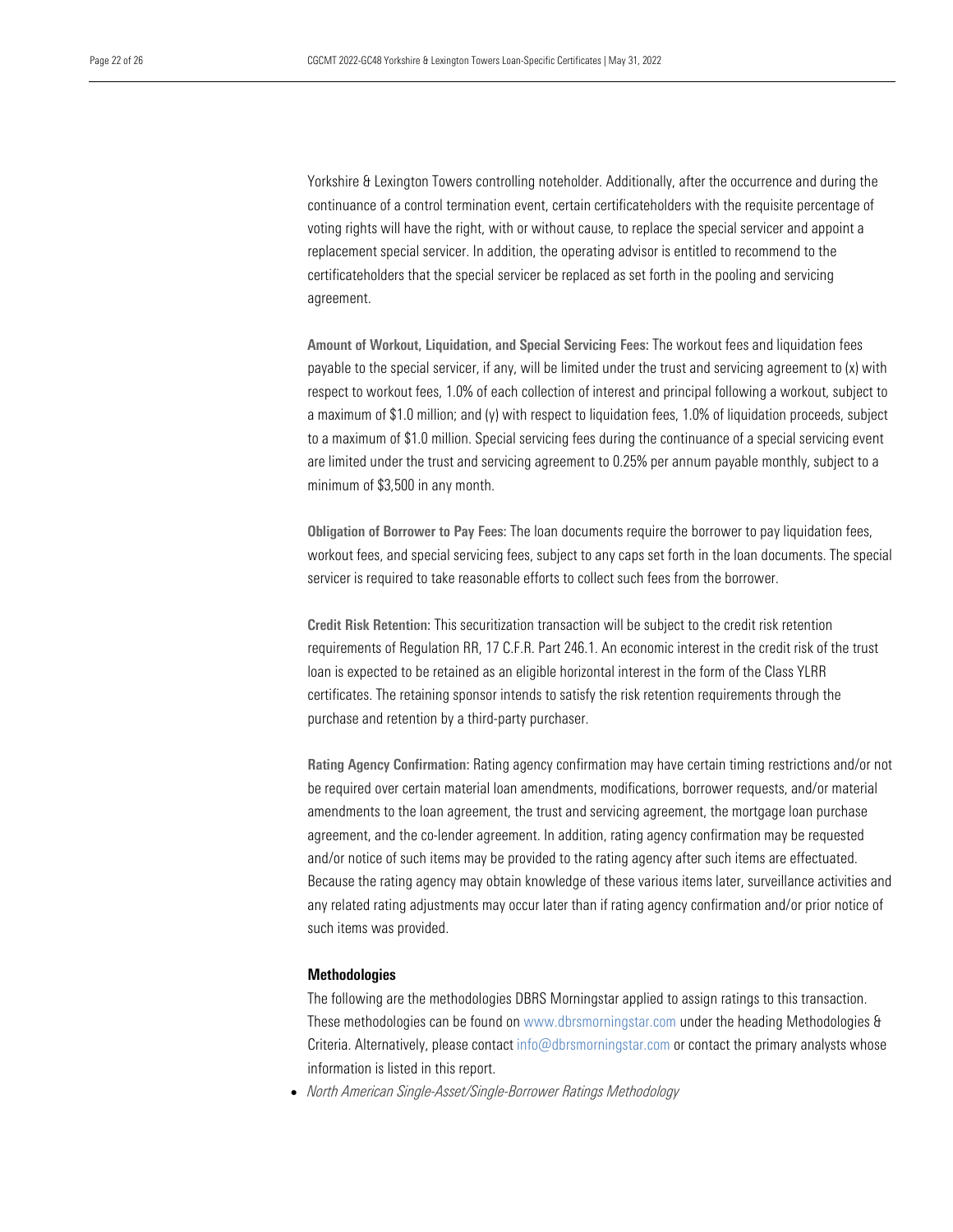# **Surveillance**

DBRS Morningstar will perform surveillance subject to the *North American CMBS Surveillance Methodology.*

Notes:

All figures are in U.S. dollars unless otherwise noted.

This report is based on information as of May 31, 2022. Subsequent information may result in material changes to the rating assigned herein and/or the contents of this report.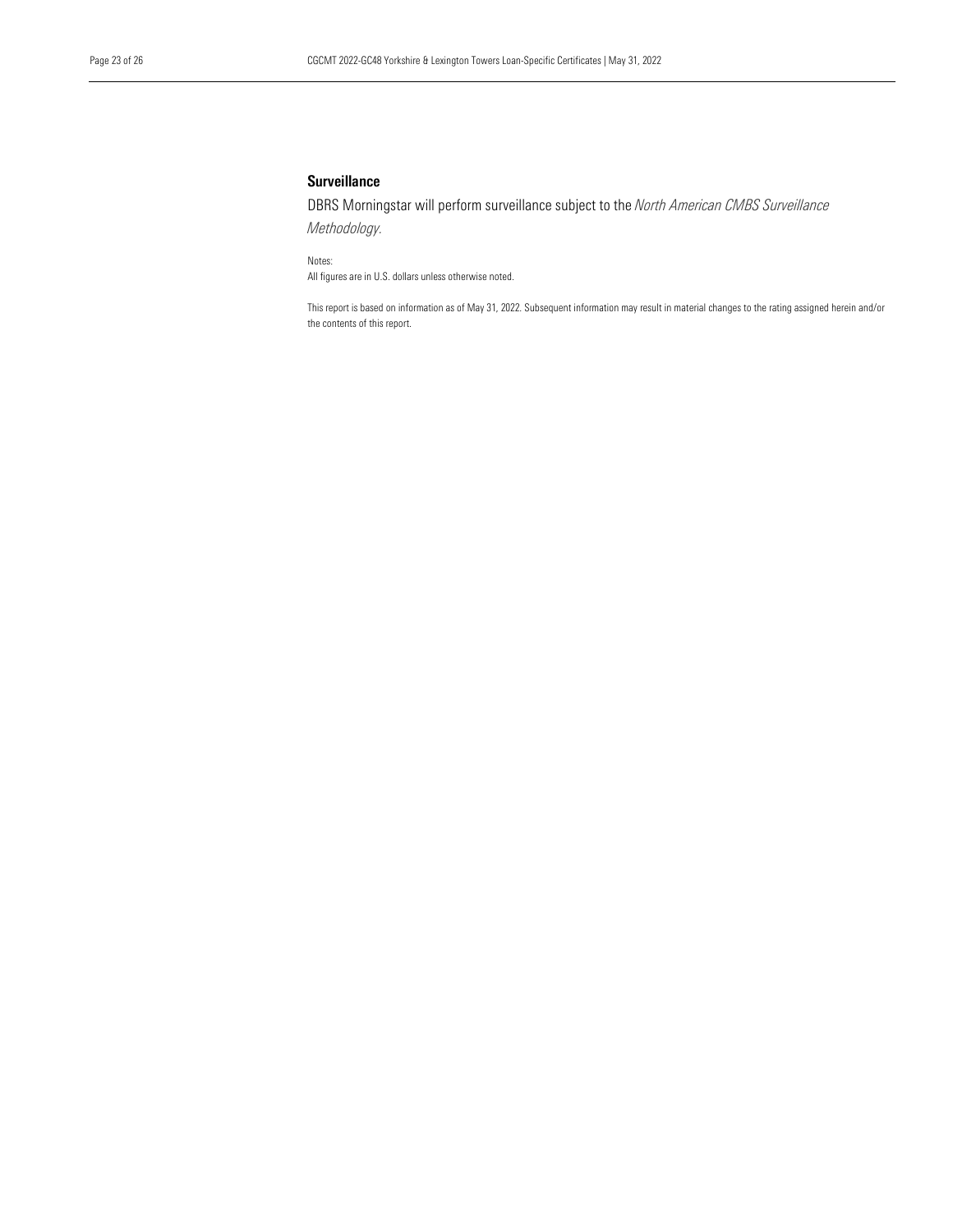# <span id="page-23-0"></span>Glossary

| ADR             | average daily rate                          | <b>MTM</b>    | month to month                      |
|-----------------|---------------------------------------------|---------------|-------------------------------------|
| ALA             | allocated loan amount                       | <b>MSA</b>    | metropolitan statistical area       |
| <b>ARA</b>      | appraisal-reduction amount                  | n.a.          | not available                       |
| <b>ASER</b>     | appraisal subordinate entitlement reduction | n/a           | not applicable                      |
| <b>BOV</b>      | broker's opinion of value                   | <b>NCF</b>    | net cash flow                       |
| CAM             | common area maintenance                     | <b>NNN</b>    | triple net                          |
| capex           | capital expenditures                        | <b>NOI</b>    | net operating income                |
| CBD             | central business district                   | <b>NRA</b>    | net rentable area                   |
| <b>CBRE</b>     | <b>CB Richard Ellis</b>                     | NRI           | net rental income                   |
| <b>CMBS</b>     | commercial mortgage-backed securities       | $NR - PIF$    | not rated - paid in full            |
| CRE             | commercial real estate                      | <b>OSAR</b>   | operating statement analysis report |
| <b>CREFC</b>    | <b>CRE Finance Council</b>                  | PCA           | property condition assessment       |
| DP <sub>0</sub> | discounted payoff                           | <b>PCR</b>    | property condition report           |
| <b>DSCR</b>     | debt service coverage ratio                 | P&I           | principal and interest              |
| DSR             | debt service reserve                        | POD           | probability of default              |
| EGI             | effective gross income                      | PIP           | property improvement plan           |
| <b>EOD</b>      | event of default                            | PILOT         | payment in lieu of taxes            |
| F&B             | food & beverage                             | PSA           | pooling and servicing agreement     |
| <b>FF&amp;E</b> | furniture, fixtures, and equipment          | psf           | per square foot                     |
| <b>FS Hotel</b> | full-service hotel                          | R&M           | repairs and maintenance             |
| <b>G&amp;A</b>  | general and administrative                  | <b>REIT</b>   | real estate investment trust        |
| GLA             | gross leasable area                         | <b>REO</b>    | real estate owned                   |
| GPR             | gross potential rent                        | <b>RevPAR</b> | revenue per available room          |
| <b>HVAC</b>     | heating, ventilation, and air conditioning  | sf            | square foot/square feet             |
| 10              | interest only                               | <b>SPE</b>    | special-purpose entity              |
| LC              | leasing commission                          | TI            | tenant improvement                  |
| LGD             | loss severity given default                 | <b>TIC</b>    | tenants in common                   |
| LOC             | letter of credit                            | $T-12$        | trailing 12 months                  |
| LOI             | letter of intent                            | <b>UW</b>     | underwriting                        |
| <b>LS Hotel</b> | limited-service hotel                       | <b>WA</b>     | weighted average                    |
| <b>LTC</b>      | loan-to-cost ratio                          | <b>WAC</b>    | weighted-average coupon             |
| <b>LTCT</b>     | long-term credit tenant                     | x             | times                               |
| <b>LTV</b>      | loan-to-value ratio                         | YE            | year end                            |
| <b>MHC</b>      | manufactured housing community              | <b>YTD</b>    | vear to date                        |
|                 |                                             |               |                                     |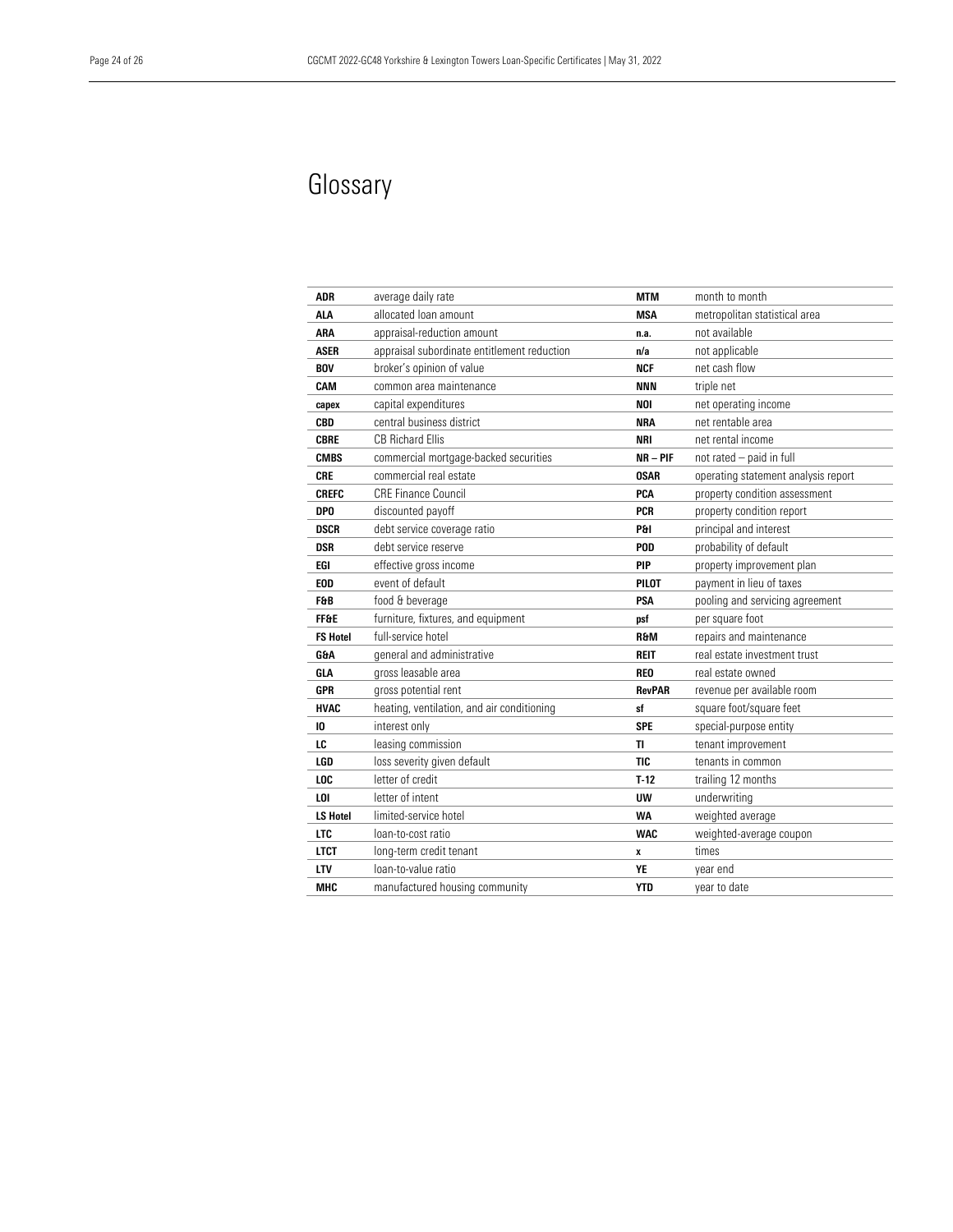# <span id="page-24-0"></span>**Definitions**

#### Capital Expenditure (capex)

Costs incurred in the improvement of a property that will have a life of more than one year.

#### DBRS Morningstar Refi DSCR

A measure that divides the DBRS Morningstar Stabilized NCF by the product of the loan's maturity balance and a stressed refinance debt constant.

#### DBRS Morningstar Term DSCR

A measure that divides the DBRS Morningstar Stabilized NCF by the actual debt service payment.

#### Debt Service Coverage Ratio (DSCR)

A measure of a mortgaged property's ability to cover monthly debt service payments, defined as the ratio of net operating income or net cash flow to the debt service payments.

#### Effective Gross Income (EGI)

Rental revenue minus vacancies plus miscellaneous income.

#### Issuer UW

Issuer underwritten from Annex A or servicer reports.

#### Loan-to-Value Ratio (LTV)

The ratio between the principal amount of the mortgage balance, at origination or thereafter, and the most recent appraised value of the underlying real estate collateral, generally from origination.

#### Net Cash Flow (NCF)

The revenue earned by a property's ongoing operations less the expenses associated with such operations and the capital costs of tenant improvements, leasing commissions, and capex (or reserves). Moreover, NCF is net operating income less tenant improvements, leasing commissions, and capex.

#### NNN (Triple Net)

A lease that requires the tenant to pay operating expenses such as property taxes, insurance, and maintenance, in addition to the rent.

#### Net Operating Income (NOI)

The revenue earned by a property's ongoing operations less the expenses associated with such operations but before mortgage payments, tenant improvements, replacement reserves, and leasing commissions.

#### Net Rentable Area (NRA)

The area (sf) for which rent can be charged. NRA includes the tenant's premises plus an allocation of the common area directly benefiting the tenant, such as common corridors and restrooms.

#### Revenue Per Available Room (RevPAR)

A measure that divides revenue by the number of available rooms, not the number of occupied rooms. It is a measure of how well the hotel has been able to fill rooms in the off-season, when demand is low even if rates are also low, and how well it fills the rooms and maximizes the rate in the high season, when there is high demand for hotel rooms.

#### Tenant Improvements (TIs)

The expense to physically improve the property or space, such as new improvements or remodeling, paid by the borrower.

#### Weighted Average (WA)

Calculation is weighted by the size of each mortgage in the pool.

#### Weighted-Average Coupon (WAC)

The average coupon or interest payment on a set of mortgages, weighted by the size of each mortgage in the pool.